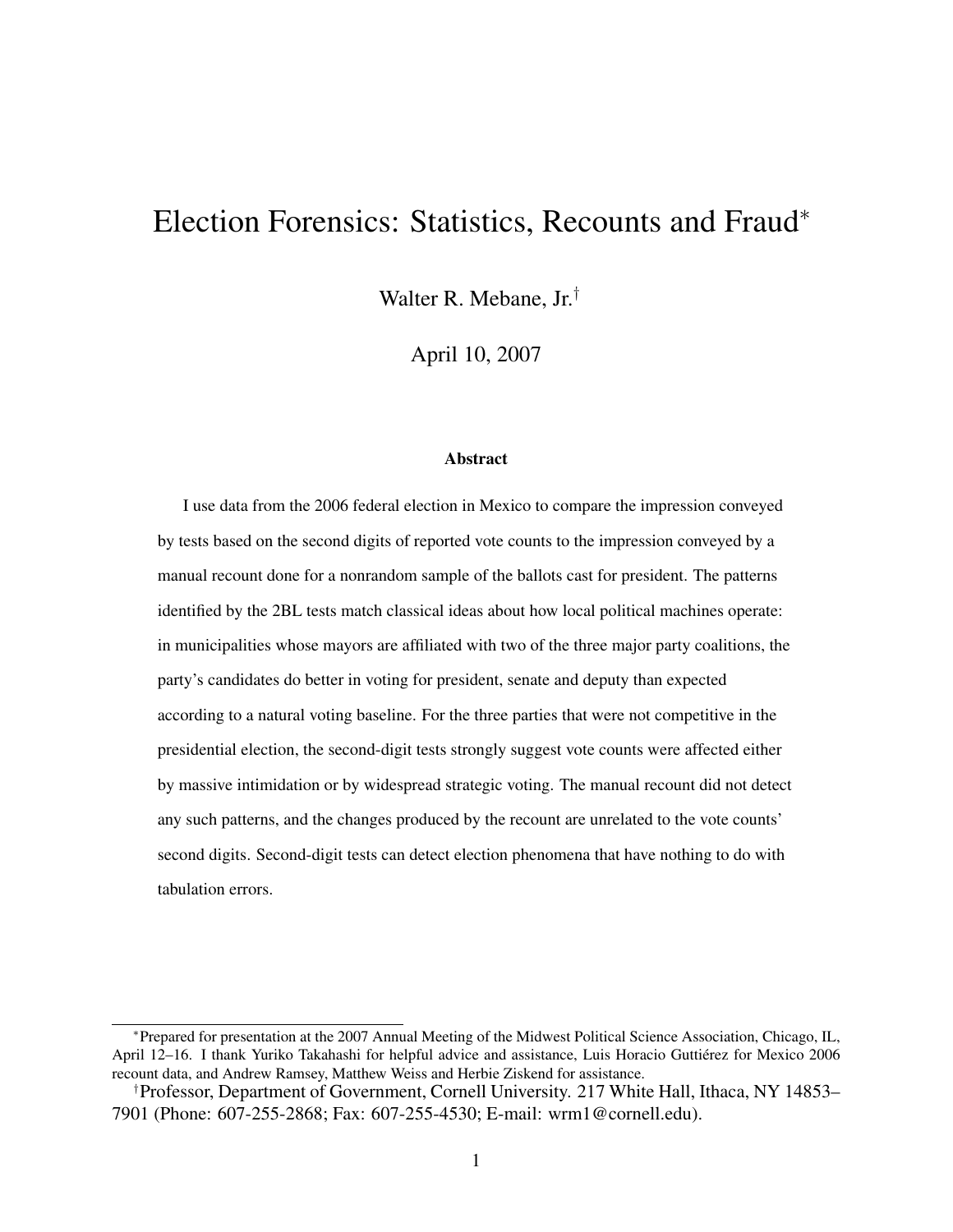## Introduction

Manual recounts are frequently proposed as a method for validating vote tabulations. In the United States, the idea that a small random sample of ballots should always be recounted manually has recently become increasingly popular. A recent report finds that "currently, more than a dozen states require post-election random manual audits" (electionline.org 2007). Legislation currently pending before the U.S. House of Representatives proposes rules to mandate such random recounts throughout the country (H.R. 811, the "Voter Confidence and Increased Accessibility Act of 2007"). These proposals are being considered not so much with the idea that manual recounts will detect routine tabulation errors but rather with the idea that a system of random recounts will deter election fraud. For instance, one argument for sampling precincts with probabilities proportional to the number of votes cast (or perhaps the number of registered voters) motivates such a sampling procedure as an optimal strategy given a particular type of rational adversary (Rivest 2007).

Clearly a regime of mandatory recounts cannot provide complete protection against all kinds of election fraud. There are many ways to (literally or figuratively) stuff ballot boxes, cause votes selectively to disappear or intimidate or mislead voters that will not produce tabulation errors. Such methods have an unfortunately rich and detailed history not only in the United States but in many places where elections have been conducted (e.g. Harris 1934; Gumbel 2005; Lehoucq 2003; Bjornlund 2004). In many cases election observers can document widespread administrative irregularities, violence or vote buying based on eyewitness accounts. But eyewitness accounts may be disputed or deemed not credible, and in any case eyewitness testimony may not provide a sufficient basis for determining either the prevalence of irregularities or how much the reported vote counts have been affected.

Statistical assessments based on the reported vote counts themselves may usefully supplement manual recounts, direct observation and other methods for trying to detect irregularities and deter fraud. I use the name *election forensics* to designate such statistical techniques (Mebane 2006a,b,c, 2007). Techniques I have particularly been involved in developing include methods for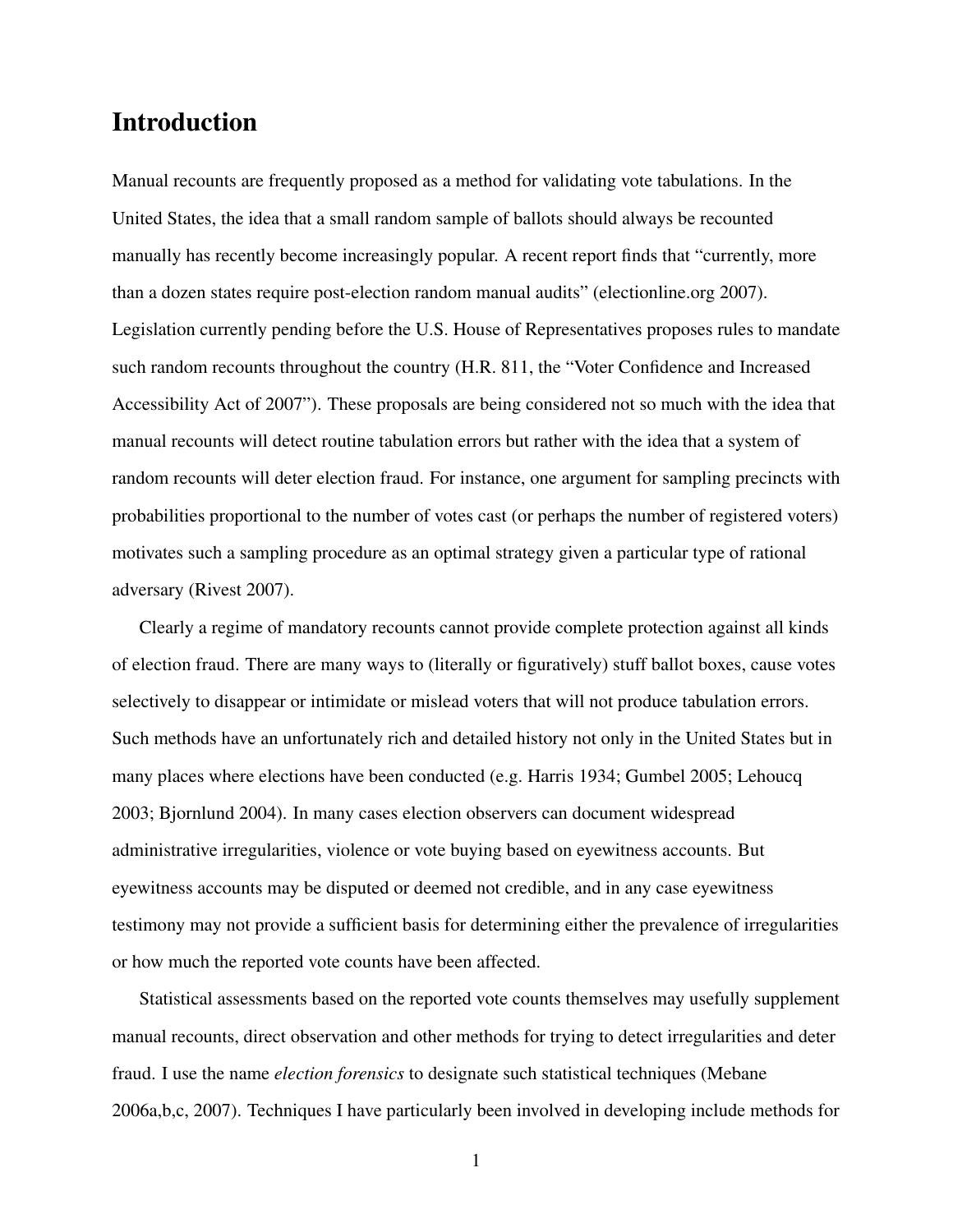robust estimation and outlier detection (Wand, Shotts, Sekhon, Mebane, Herron, and Brady 2001; Mebane and Sekhon 2004), for testing whether votes are randomly distributed among voting machines (Mebane 2006a) and for testing whether the second digits of vote counts follow a distribution specified by Benford's law (the 2BL test) (Mebane 2006b). Others have emphasized methods focusing on geographic differences in residual vote rates (Brady and Hui 2006) or on methods for analyzing the relationship between turnout and candidate vote shares (Myagkov, Ordeshook, and Shaikin forthcoming). Election forensics may also include simply mucking around in the available data using whatever statistical assessments or comparisons seem likely to help understanding how the vote counts were generated (e.g. Mebane and Dill 2007).

In this paper I use data from the 2006 federal election in Mexico to compare the impression conveyed by tests based on the second digits of reported vote counts to the impression conveyed by a manual recount done for a nonrandom sample of the ballots cast for president. The 2006 Mexican presidential election was close and highly controversial (European Union 2006). Five party coalitions sought votes in the election, and the winning candidate's margin of victory was 0.56 percent. The winning candidate was Felipe Calderón of the *Partido Acción Nacional* (PAN), and the candidate receiving the second largest number of votes was Andrés Manuel López Obrador of the *Coalicion por el Bien de Todos ´* (PBT).

PAN and PBT filed hundreds of challenges that alleged election day irregularities (European Union 2006, 42–43). As part of its response to the challenges, the election court ordered a manual recount of the ballots in 11,839 of the election's 130,788 polling stations or *casillas* (European Union 2006, 46). The recount included casillas from 26 of Mexico's 32 states. The selected casillas were not a random sample but were casillas about which complaints had specifically been filed. The recount produced reductions in the vote counts for all the parties, with larger reductions for PAN than for PBT, but the reductions did not change the election outcome (European Union 2006, 47). European Union observers concluded that, based on the areas where they were able to observe the recount, "discrepancies found during the re-count process were the result of unintentional human error, did not reveal any pattern that might raise suspicions of fraud, and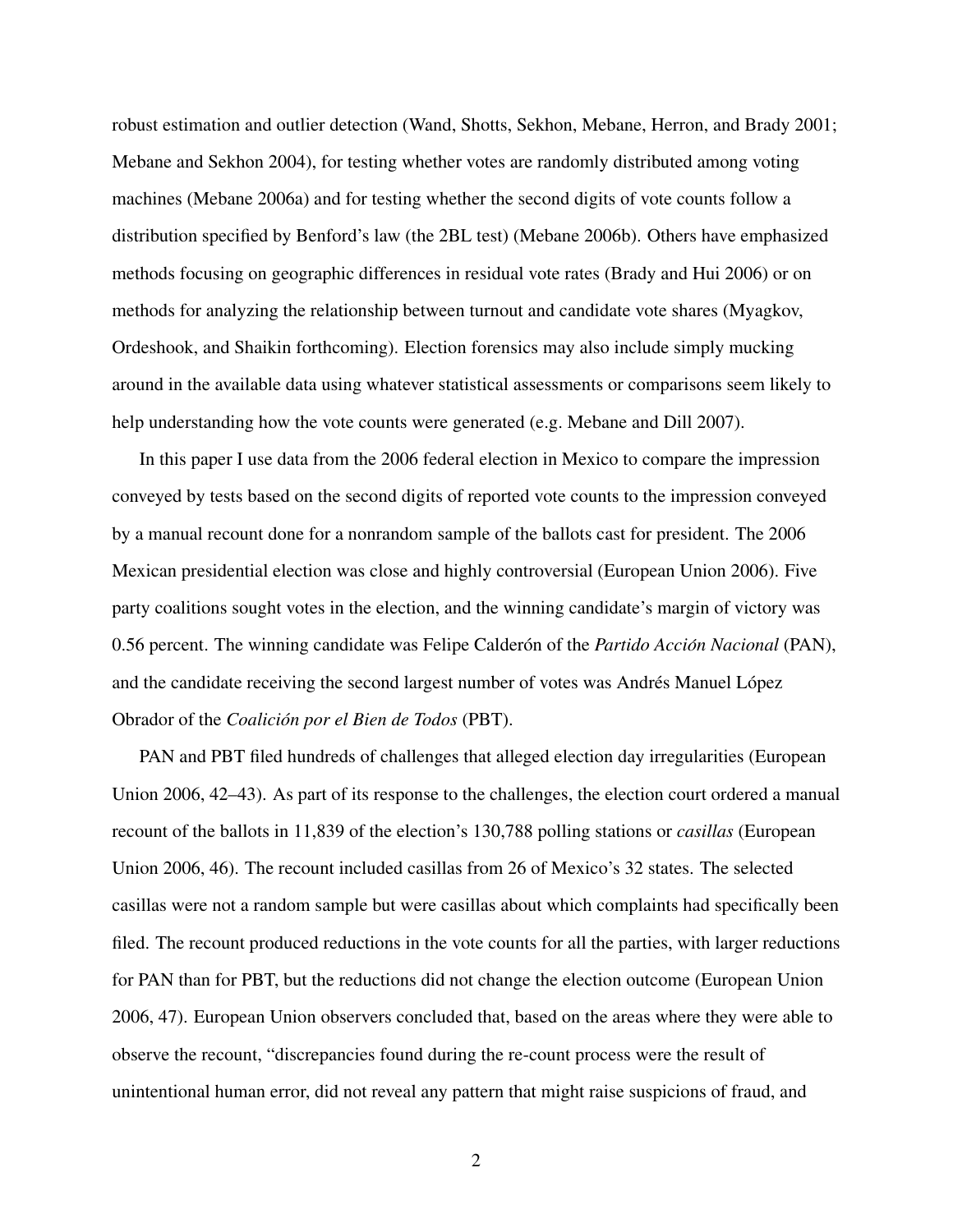were probably a consequence of the long hours of work during election day, pressure of time and, in some cases, the low educational level of the polling station members in more remote areas" (European Union 2006, 3). The recount results did not, however, persuade the principal losing candidate that he had lost fairly.

In particular in this paper I ask whether there are distortions in the vote counts that are associated with the party identity of the mayor (*Presidente Municipal*) of each municipality. The official spreadsheet files that report the vote counts for each casilla locate each casilla in one of 2,422 municipalities (*municipios*). Each municipality may contain several towns and villages, but for the municipality itself there is a government and each such government has an elected mayor. Except in a number of municipalities in the state of Oaxaca, each mayor is affiliated with either a single party or a coalition of parties.<sup>1</sup>

While the mayor has no official role in administering the federal election, the mayor's party coalition likely corresponds to the locally dominant partisan organization. There are many ways such organizational capacity may produce distortions in the electoral results. For instance, the European Union reports that at some casillas "some polling station staff members did not turn up, and had to be replaced by substitutes or voters in line" (European Union 2006, 37). PBT activists suggested that in some cases replacements were not haphazard but instead were planned to make sure the polling staff were controlled by one party's supporters. For instance, email I received from an activist (Miguel Kelley) on September 6, 2006, described circumstances in the state of Guanajuato as follows (Kelley 2006):

I took an election observer from Global Exchange to Leon, Guanajuato, where we interviewed (one by one) a number of teachers who indicated how the teacher's union (whose leaders formed the "Nueva Alianza" party) forced them to join the party and support the party's efforts. In many communities, the local teacher is traditionally the first in line to vote - and the

<sup>&</sup>lt;sup>1</sup> According to data from the *Sistema Nacional de Información Municipal* (SNIM) (Instituto Nacional para el Federalismo y el Desarrollo Municipal 2006), at the time of the 2006 federal election 421 of the 570 municipalities in Oaxaca had mayors selected via an indigenous method called *uso y costumbre* that does not involve affiliation with a political party. For one discussion of this electoral method, see Eisenstadt (2007).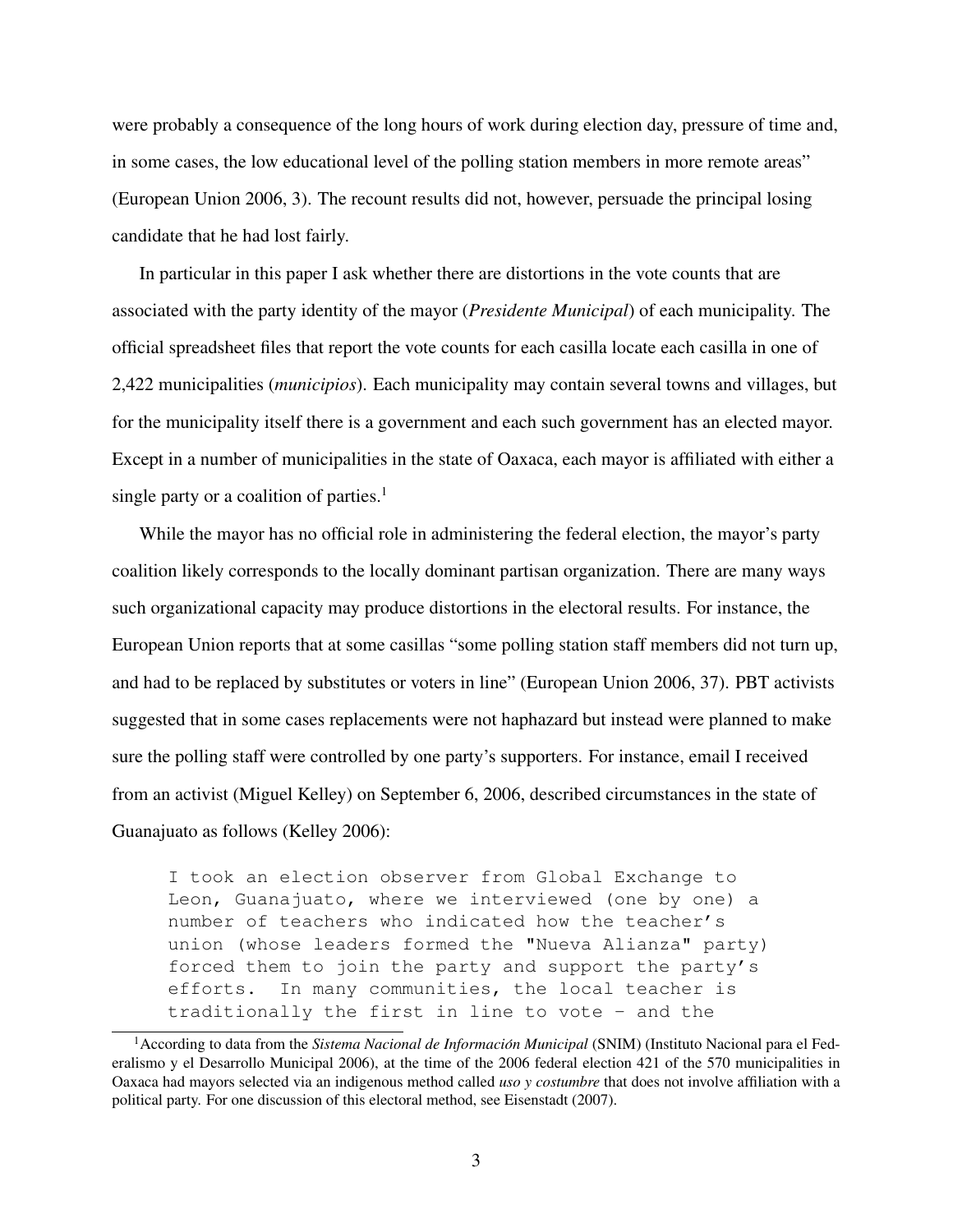election rules state the, when a poll worker doesn't show up, the first person in line is selected to become a poll worker. If the missing worker is the "presidente de casilla", the first in line joins the "mesa" and then the group elects a "presidente". And the teacher, generally the most educated and/or respected person in the "mesa", becomes the "presidente de casilla". To top things off, the teacher's union paid many "presidentes de casilla" NOT to show up - so that their substitution could take place.

Elba Esther Gordillo, for years the president of the SNTE (teacher's union), has formed a strong political team within the union. The union receives substantial federal funding, is the largest and most powerful union in Mexico, and has negociated many privileges. One is that 10% of the teachers are always free from teaching duties - the time is presumably to be used as a sabbatical. That has allowed the SNTE to form their political team. And the SNTE has often been responsible for training the poll workers. So they have the people, the time and the intimate knowledge of the elections process. It is fair to say that in this election they generated nearly 4M votes for Calderon. Their instructions to the membership were simple - vote for Nueva Alianza's candidate for senator and "diputado", but vote for Calderon for President.

Kelley's message describes not only alleged manipulation of the polling station staff, with the implicit suggestion that the staff could then do something to change the way the votes were counted, but also coercion directed at a particular set of voters. Note that the *Nueva Alianza* (NA) party was formed as a splinter from the longtime ruling party, the *Partido Revolucionario Institucional* (PRI). Both NA and PRI fielded candidates in the 2006 presidential election. PRI formed a coalition called *Alianza por Mexico ´* (APM) with the *Partido Verde Ecologista de México*. Coercion to support NA might be expected to affect the vote counts recorded for APM.

If a party's having a presence at the casilla was an advantage for that party, then the fifth party presenting candidates in the 2006 election, *Alternativa Socialdemócrata y Campesina* (ASDC), is likely to have been especially vulnerable. ASDC had representatives among the polling station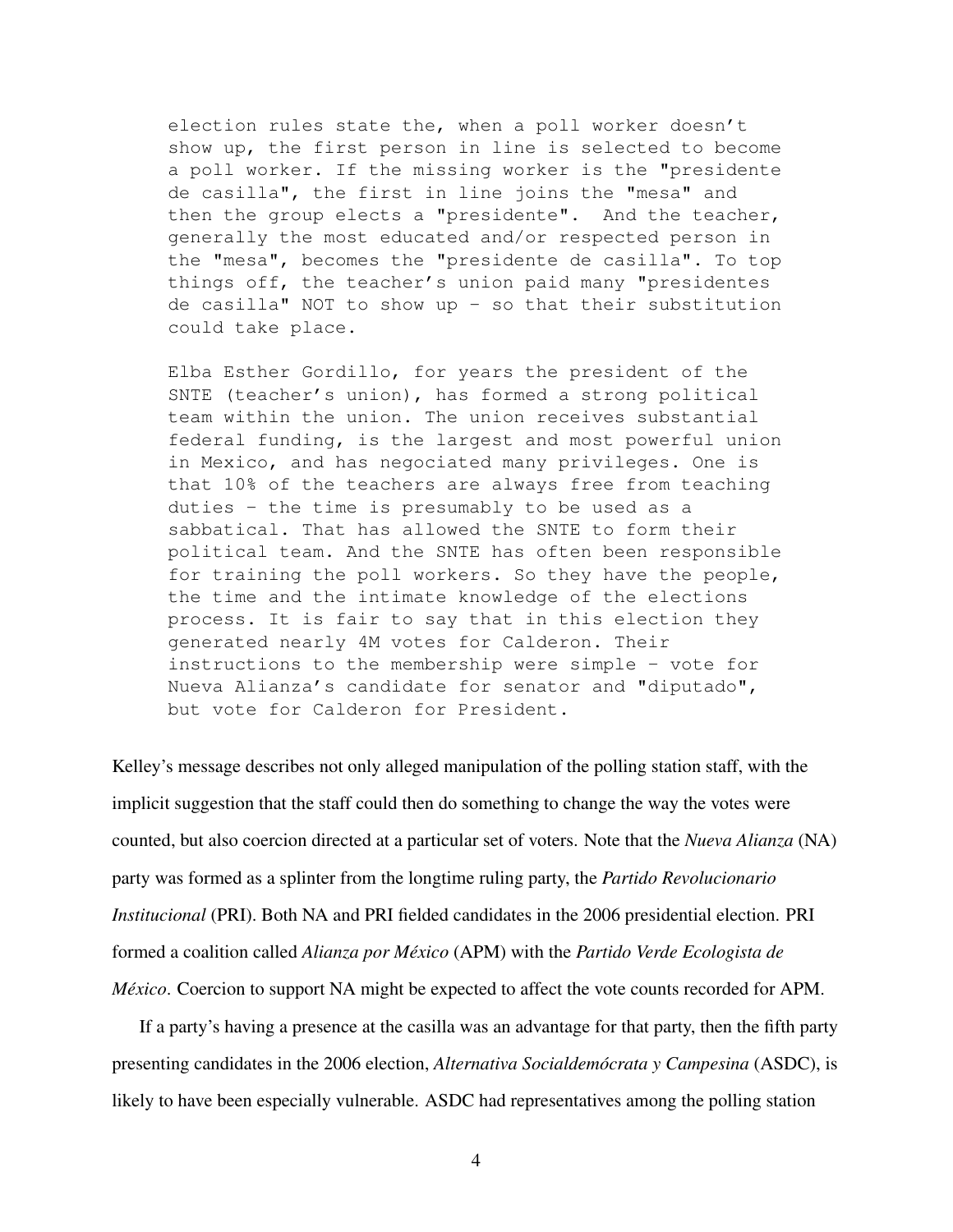staff (the *mesa*) only in 5.7 percent of the casillas, and ASDC had party members officially observing the election day proceedings only in 3.2 percent of the casillas (Instituto Federal Electoral 2006, Cuadros 1–2).

### 2BL Test Statistics

I use three kinds of statistics to implement tests of whether vote counts reported for the 2006 Mexican federal election have the 2BL distribution. One is the Pearson chi-squared statistic used in Mebane (2006b). To define this statistic, let  $q_j$  denote the expected relative frequency, according to Benford's law, with which the second significant digit is  $j^2$ . Let  $n_j$  be the number of times the second digit is j among the vote counts being considered, and define  $N = \sum_{j=0}^{9} n_j$ . The statistic for a 2BL test is

$$
X_{2BL}^2 = \sum_{j=0}^{9} \frac{(n_j - Nq_j)^2}{Nq_j}.
$$

This statistic may be compared to the  $\chi^2$ -distribution with 9 degrees of freedom ( $\chi^2$ ).

The second kind of test supports asking whether the distribution of second digits differs from the nominal 2BL distribution in a way that depends on observed conditioning factors. When the conditioning variables are discrete, it is straightforward to partition the vote counts into sets based on the variables and then compute  $X_{2BL}^2$  separately for each set. Indeed, Mebane (2006b) does this when computing the 2BL test statistic separately for different candidates or different geographic jurisdictions, using the false discovery rate (FDR) method (Benjamini and Hochberg 1995) to handle the fact that many hypotheses are being considered.

But when a conditioning variable is not discrete, the partitioning approach is not feasible. In this case I use a ten-category multinomial logit model, with one category for each of the ten digits  $j \in \{0, \ldots, 9\}$ . For observation i the covariates are  $x_i = (1, x_{1i}, \ldots, x_{Ki})'$ , and for coefficients

<sup>&</sup>lt;sup>2</sup>The expected frequencies are (rounded)  $(q_0, \ldots, q_9) = (.120, .114, .109, .104, .100, .097, .093, .090, .088, .085)$ .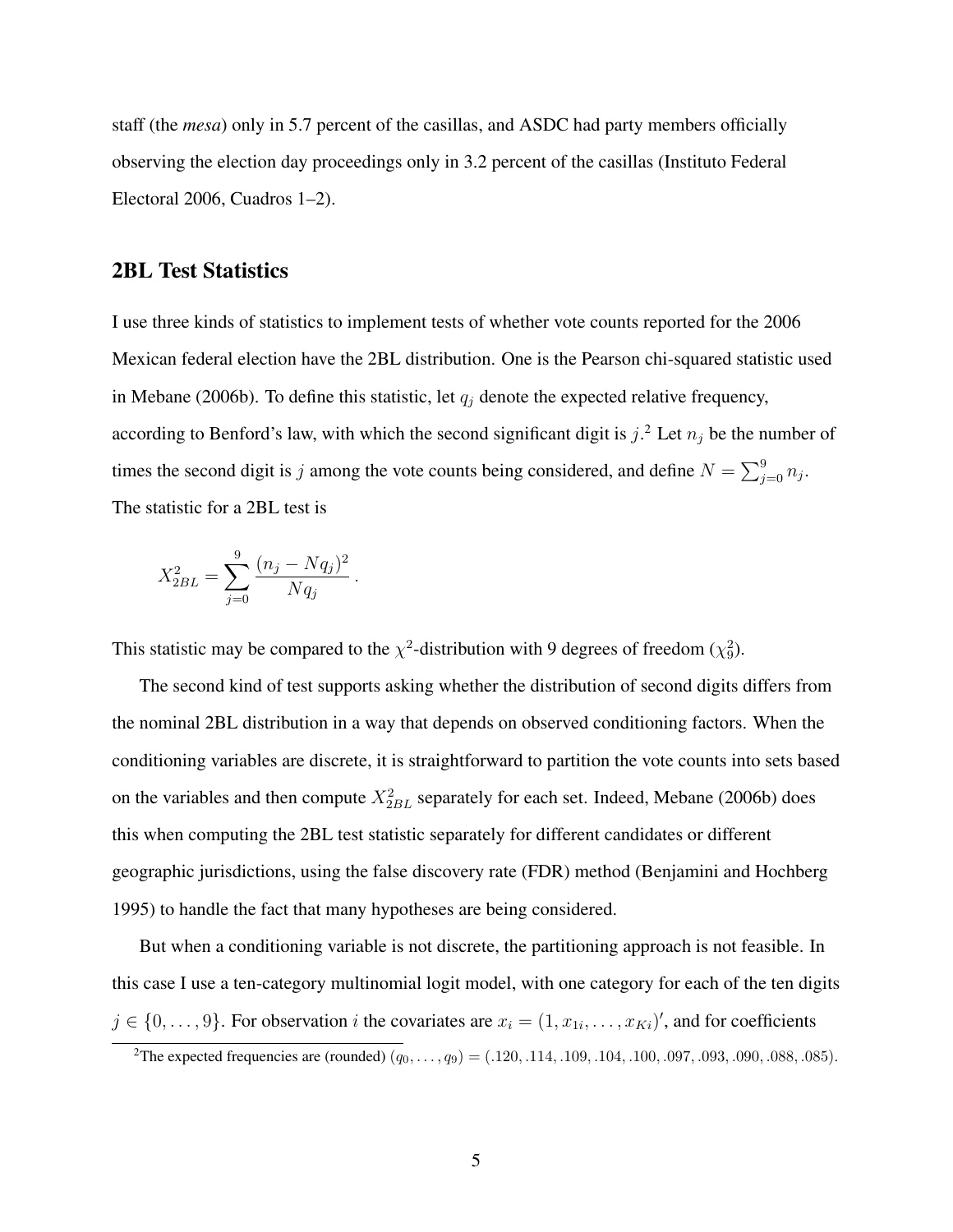$b_{.j} = (b_{0j}, b_{1j}, \dots, b_{Kj})'$  we have linear predictors

$$
z_{ji} = \begin{cases} x_i' b_{.j}, & j = 0, ..., 8, \\ 0, & j = 9, \end{cases}
$$

and the probability that the second digit in vote count  $i$  is  $j$  is

$$
p_{ji} = \exp(z_{ji}) / \sum_{j=0}^{9} \exp(z_{ji}).
$$

If the distribution of the second digits does not depend on the conditioning variables then we should have  $b_{kj} = 0$  for  $k \in \{1, ..., K\}$ , and if the second digits are 2BL-distributed we should observe  $b_{0j} = \log(q_j/q_9)$ . I use maximum likelihood to estimate the model. Using  $\hat{V}_k$  to denote the subset of the estimated variance-covariance matrix of the parameter estimates that corresponds to the parameters  $b_k = (b_{k0}, \ldots, b_{k8})'$ ,  $k \in \{0, \ldots, K\}$ , a Wald test statistic for the hypothesis  $b_{kj} = 0$  for all  $j \in \{0, \ldots, 8\}$  is

$$
W_k = b'_k \hat{V}_k^{-1} b_k.
$$

A test statistic for the hypothesis  $b_0 = b_B \equiv (\log(q_0/q_9), \dots, \log(q_8/q_9))'$  is

$$
W_{2BL} = (b_0 - b_B)'\hat{V}_0^{-1}(b_0 - b_B) .
$$

In each case the reference distribution for a single test is  $\chi^2$ .

The third kind of test adapts an idea used in Grendar, Judge, and Schechter (2007), comparing the arithmetic mean of the second digits to the mean value expected if the digits are 2BL-distributed. Grendar et al.'s analysis focuses on the first significant digit and is intended to identify what they describe as generalized Benford distributions. Their analysis is motivated especially by Rodriguez (2004), who uses a particular family of mixtures of uniform distributions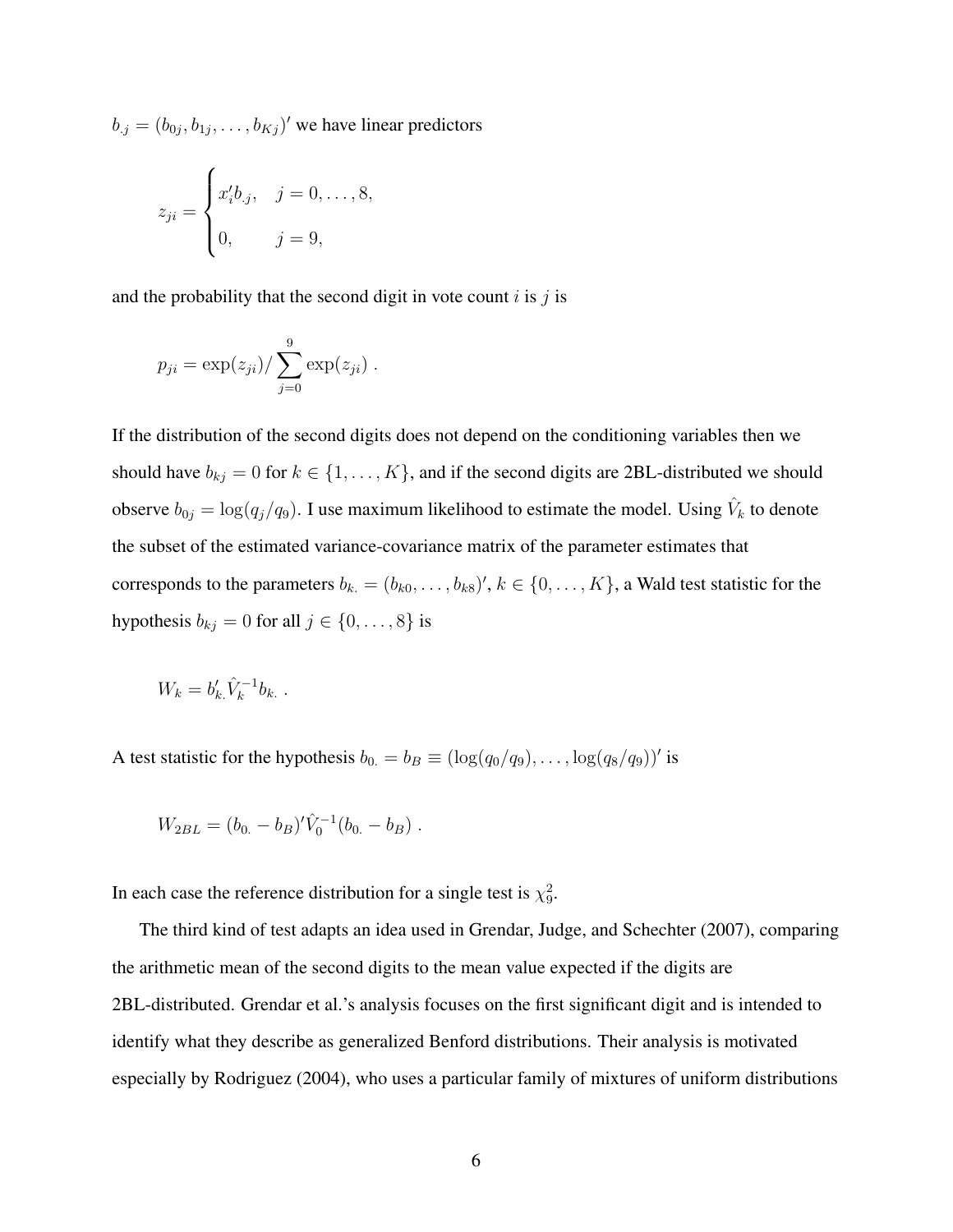to define a family of distributions for first significant digits. The Benford's law distribution for first digits is a member of this family.<sup>3</sup> Grendar et al. use a family of divergence measures to define an exponential family of distributions based on the mean of the first digits. Data that do not conform to Benford's law, these authors suggest, may have first digits that match a member of these related families.

In Mebane (2006b) I argue that vote counts in general do not have digits that match Benford's law at all. For instance, the distribution of the first digits of vote counts is undetermined. Mebane (2006b) demonstrates a pair of naturalistic models that produce simulated vote counts with second digits but not first digits that are distributed roughly as specified by Benford's law. Nonetheless we can use the mean of the second digits to test how closely the digits match the 2BL distribution. Given 2BL-distributed counts, the value expected for the second-digit mean is (rounded)  $\sum_{j=0}^{9} jq_j = 4.187$ . I use a basic nonparametric bootstrap (Davison and Hinkley 1997, 71) to test whether the observed second digit means deviate significantly from that expected mean.

## Votes in the 2006 Mexican Federal Election by Municipality Party Affiliation

To study how vote counts recorded in the 2006 Mexican federal election vary in relation to the mayor of each municipality, the first step is to match the federal election data with the corresponding data about municipalities. The source for election data is the *Instituto Federal Electoral* (IFE), which posts spreadsheets containing casilla-level vote counts at its website.<sup>4</sup> The principal source for the party of each municipality's mayor is SNIM (Instituto Nacional para el Federalismo y el Desarrollo Municipal  $2006$ <sup>5</sup>. The SNIM data list a party name in cases where the municipality mayor is affiliated with a single party, but for 201 of the 2440 municipalities in

<sup>&</sup>lt;sup>3</sup>Janvresse and de la Rue (2004) prove that Benford's law uniquely characterizes the digits of values produced by observing a value from each of a collection of intervals, each interval having a random upper bound and each value being uniformly distributed on its interval conditional on the interval's upper bound. Of course vote counts are integers, not real numbers, so such arguments based on mixtures of uniform distributions do not directly apply to them.

<sup>4</sup>The IFE URL is http://www.ife.org.mx. The title for the set of spreadsheets is *las Bases de Datos de Computos Distritales 2006 ´* . There is one spreadsheet each for the votes cast for *Presidente de los Estados Unidos Mexicanos*, *Diputados por los Principios de Mayor´ıa Relativa y Representacion Proporcional ´* and *Senadores por los Principios de Mayoría Relativa y Representación Proporcional.* The exact URL for the spreadsheets varies.

<sup>&</sup>lt;sup>5</sup>The party affiliations are listed in a file named Nueva.dbf (size 5049961 bytes, timestamp Aug 29, 2006).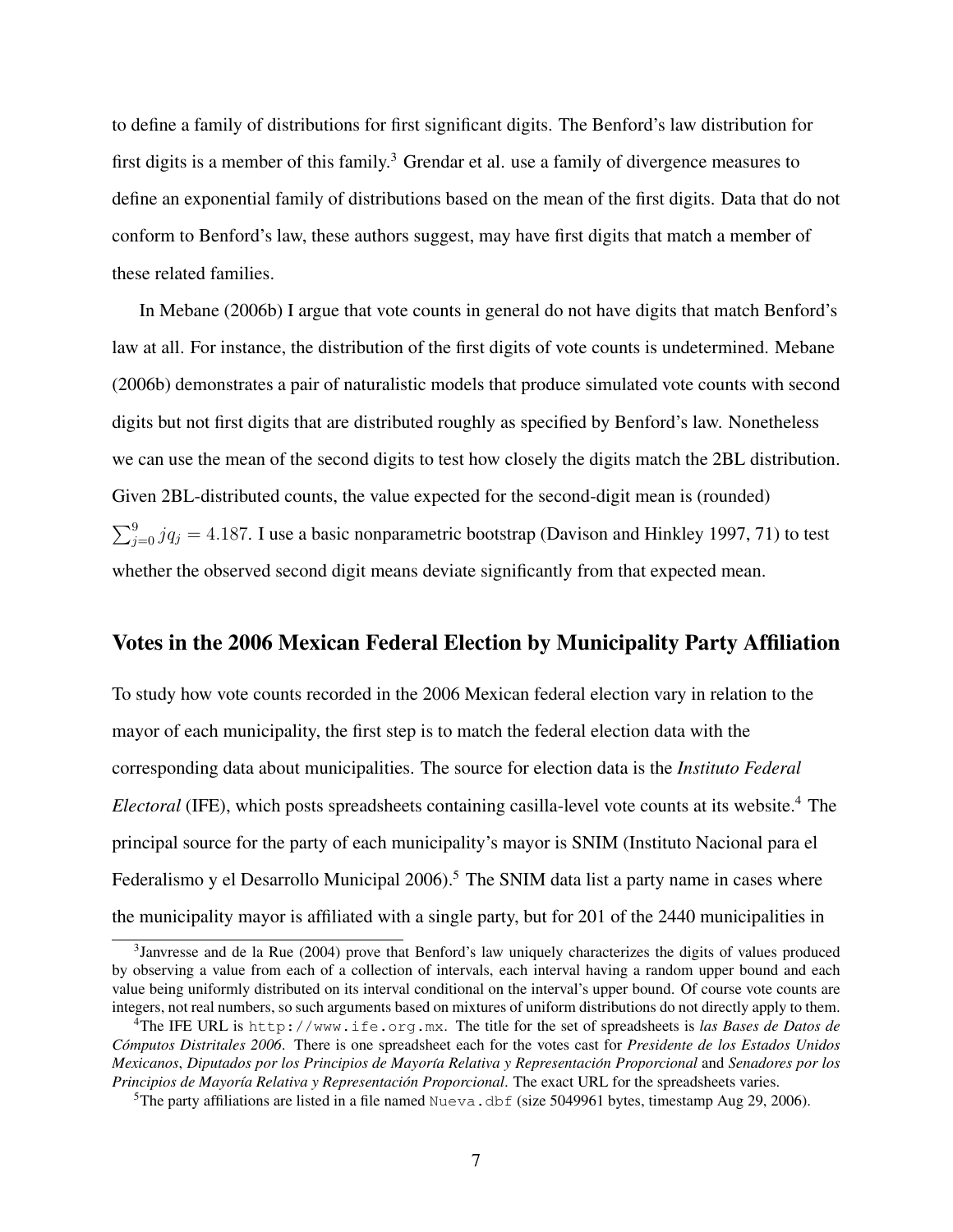the file the data indicate only that the mayor is affiliated with a coalition. The SNIM data do not indicate which parties are included in each coalition. To identify the members of each municipality coalition, I used information organized by CIDAC,<sup>6</sup> in a few instances supplemented by information from the *Instituto de Mercadotecnia y Opinion* (IMO).<sup>7</sup>

The SNIM and IFE databases do not use the same numeric codes to identify municipalities. Also, the SNIM data do not include the municipality names but instead the name of the municipality *cabecera* (the municipality seat of government).<sup>8</sup> The municipality cabecera is usually but not always the same as the electoral cabecera designated by the IFE. In many cases, however, the municipality cabecera name is the same as the IFE municipality name. Where such correspondences do not occur, I used lists found on the web<sup>9</sup> to match up most of the records. In a few instances matches were made based on visual inspection of adjacent sets of geographic maps.

Among all the SNIM municipalities that match an IFE municipality there are 28 distinct parties with which the mayor was affiliated either directly or as part of a local coalition at the time of the 2006 federal election.<sup>10</sup> Municipality parties align by name with three of the coalitions standing for the federal election, namely PAN, APM and PBT.<sup>11</sup> Table 1 shows the number of municipalities having such affiliations. In some cases members of a municipality's governing coalition align with two federal election coalitions, either PAN and PBT or APM and PBT. Table 1 tabulates these separately.

\*\*\* Table 1 about here \*\*\*

In line with the argument in Mebane (2006b) that 2BL-distributed digits should not be expected for casilla-level vote counts, because of the "REDWL" phenomenon, but may occur for

<sup>6</sup>URL http://www.cidac.org/. See the link labeled *Base de datos de elecciones locales 1980-2006*.

 $7$ URL http://www.imocorp.com.mx/. Phone calls to officials in each municipality were required to resolve contradictions among SNIM, CIDAC and IMO regarding a few municipalities in Coahuila, Chiapas, Sinaloa and Sonora.

<sup>&</sup>lt;sup>8</sup>The municipality cabecera names appear in a file named  $\text{prinloc}.$  dbf (size 763743 bytes, timestamp Aug 29, 2006).

<sup>9</sup>E.g., one useful source is http://www.answers.com/topic/municipalities-of-zacatecas along with similar sites (linked to that URL) for other states.

<sup>10</sup>This count does not include the Oaxaca mayors selected by *uso y costumbre*.

<sup>&</sup>lt;sup>11</sup>One municipality, Sahuaripa in the state of Sonora, shows a coalition between PRI Sonora and Nueva Alianza. In Table 1 this municipality is included among the APM municipalities.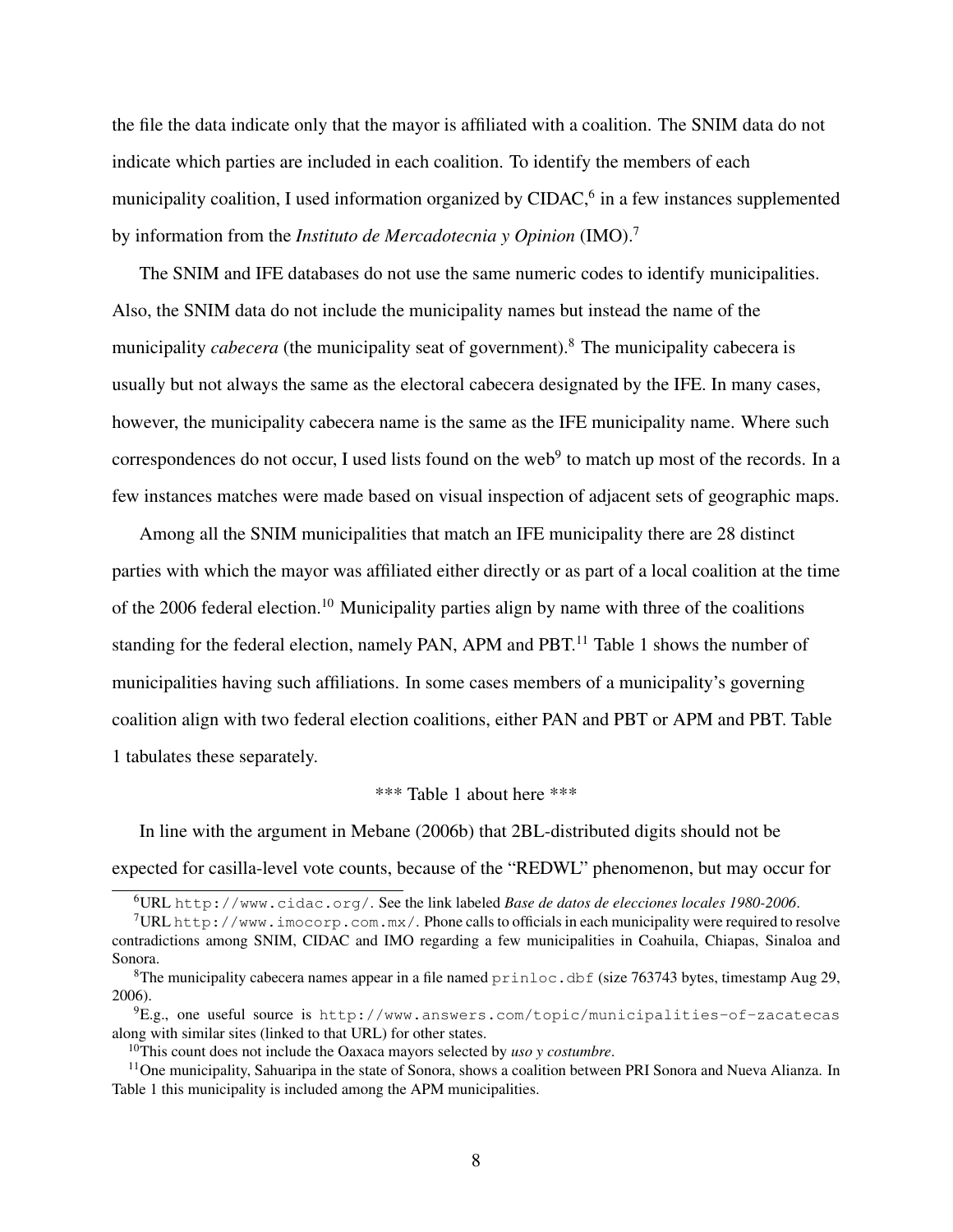the vote counts for *secciones* or sections, I focus on the latter. Table 1 shows the number of secciones in each set of party-affiliated municipalities. Secciones include all the voters registered in relatively small, contiguous geographic areas. They correspond to the administrative units called precincts in the United States. A casilla contains no more than 750 voters from a seccion, with each casilla containing all the voters in the seccion with names in a contiguous range of the alphabet. For various reasons the number of votes cast in the casillas for a given seccion is not exactly the same. Mebane (2006b) describes the casilla pattern in relation to the seccion's voters as an example of "roughly equal division with leftovers" (REDWL) and shows that such a pattern induces departures from 2BL in the subdivided vote totals even when the undivided totals are 2BL-distributed.

In addition to the vote counts for president, I also examine the votes for senator (*Senadores*) and deputy (*Diputados*). The Mexican legislature is elected partly using a plurality rule (*Mayor´ıa Relativa*) in single-member districts and partly using proportional representation (*Representacion´ Proporcional*) within five large regional districts. The totals used to award legislative seats include the same votes counted for the plurality seats plus additional votes cast by people not voting at their home casilla on election day. I analyze the latter vote counts separately from the plurality vote counts.

Tests using the  $X_{2BL}^2$  statistic reveal that the vote counts' second digits depart substantially from the 2BL distribution. As can be seen in Table 2, the departures among the presidential vote counts follow a number of interesting patterns. Controlling the FDR across all 90 statistics reported in Table 2, the smallest  $X_{2BL}^2$  value for which the 2BL hypothesis is rejected for a test level of  $\alpha = .05$  is the value  $X_{2BL}^2 = 22.5$  that occurs for the presidential APM vote with PAN-PBT-affiliated mayors. Using this FDR approach with test level of  $\alpha = .05$ , all  $X_{2BL}^2$  values in Table 2 larger than 22.5 may be considered statistically significant.

#### \*\*\* Table 2 and about here \*\*\*

First, for the PAN and PBT vote counts, there is a coincidence between the mayor's party and significant  $X_{2BL}^2$  statistics.  $X_{2BL}^2$  is significant for presidential PAN votes only among secciones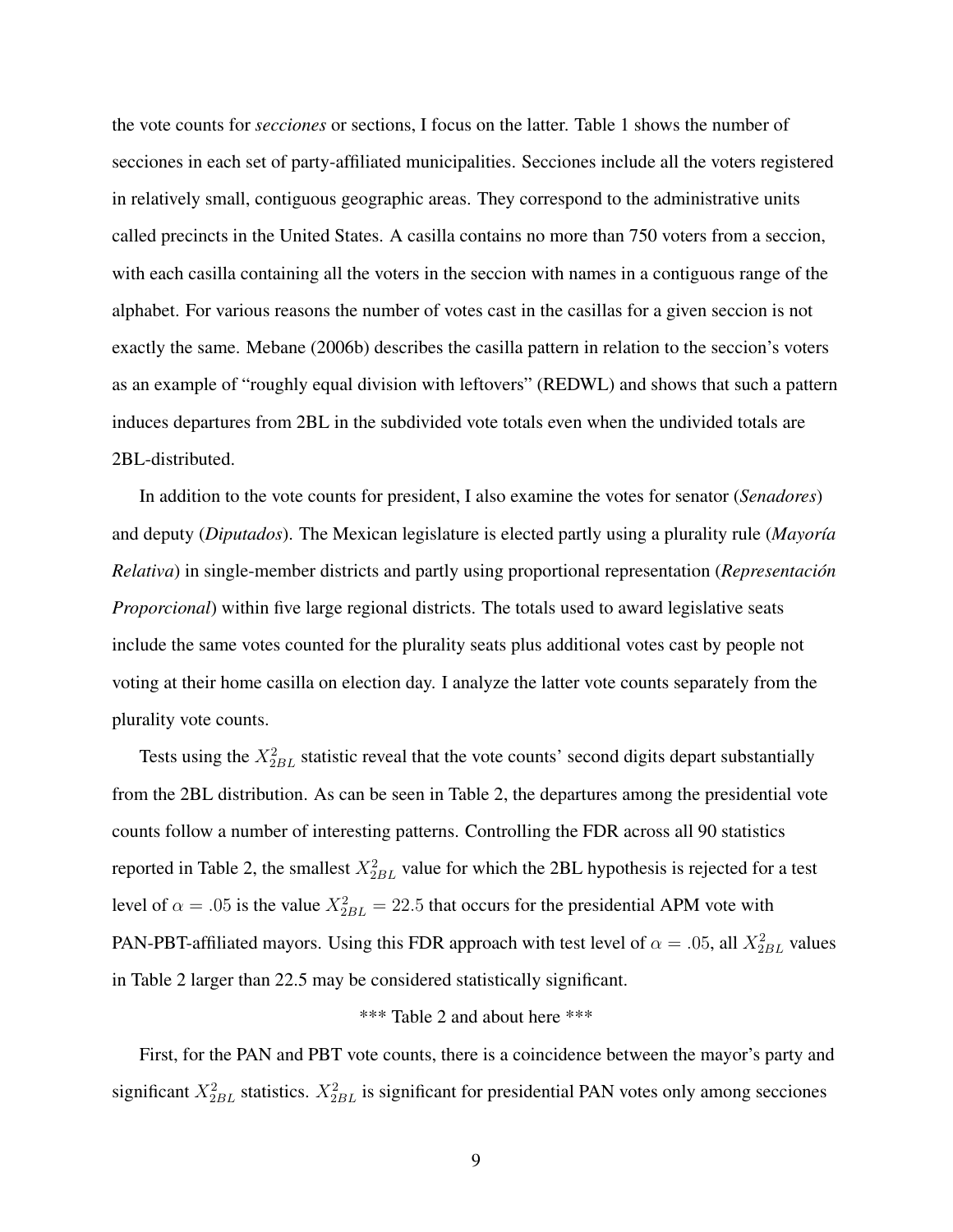in municipalities with a PAN mayor, and  $X_{2BL}^2$  is significant for presidential PBT votes only where there is either a PBT-affiliated mayor or a mayor not affiliated with one of the presidential coalitions. This pattern is largely reproduced for PAN's senate and deputy vote counts. For the PBT deputy vote counts,  $X_{2BL}^2$  is also significant where there is a PBT-affiliated mayor. For PBT the pattern varies somewhat for the other offices.  $X_{2BL}^2$  is significant for PBT senate votes only where there is an Other mayor, and for PBT deputy votes  $X_{2BL}^2$  is significant where there is either a PBT or a PAN mayor.

For none of the offices do the APM vote counts have a significant  $X_{2BL}^2$  statistic where there is an APM-affiliated mayor, but in several other instances the APM vote counts depart significantly from the 2BL-distribution. In particular, the presidential APM vote counts have significant  $X_{2BL}^2$ statistics for every type of mayor except the APM-affiliated mayors. There are not comparably significant  $X_{2BL}^2$  statistics for the senate and deputy APM vote counts. For those counts,  $X_{2BL}^2$  is significant only when there is either a PAN mayor or an Other mayor.

Differences between the presidential vote counts and the vote counts for the other two offices are even more stark for the NA vote counts. All the  $X_{2BL}^2$  statistics for NA presidential vote counts are significant. In part this result reflects the fact that the NA presidential vote counts tend to be small. The bottom part of Table 2 shows that the NA candidate received at least ten votes in only 3,740 of the 17,721 secciones. Moreover the median vote count among the secciones with at least ten votes for NA is 14. On the other hand, as the email shown above from Kelley indicates, there is reason to believe these small counts are the consequence of an electoral strategy originating with the leader of the NA party. Among the NA vote counts for senate and deputy there is only one significant  $X_{2BL}^2$  value, and that is for the NA deputy vote where there is an APM-affiliated mayor.

There are numerous significant  $X_{2BL}^2$  values for ASDC. For ASDC presidential vote counts there is a significant  $X_{2BL}^2$  value only where there is an APM-affiliated mayor, but for ASDC senate vote counts  $X_{2BL}^2$  is significant in very case except where there is an Other mayor, and for ASDC deputy vote counts  $X_{2BL}^2$  is significant in every case except where there is a PBT-affiliated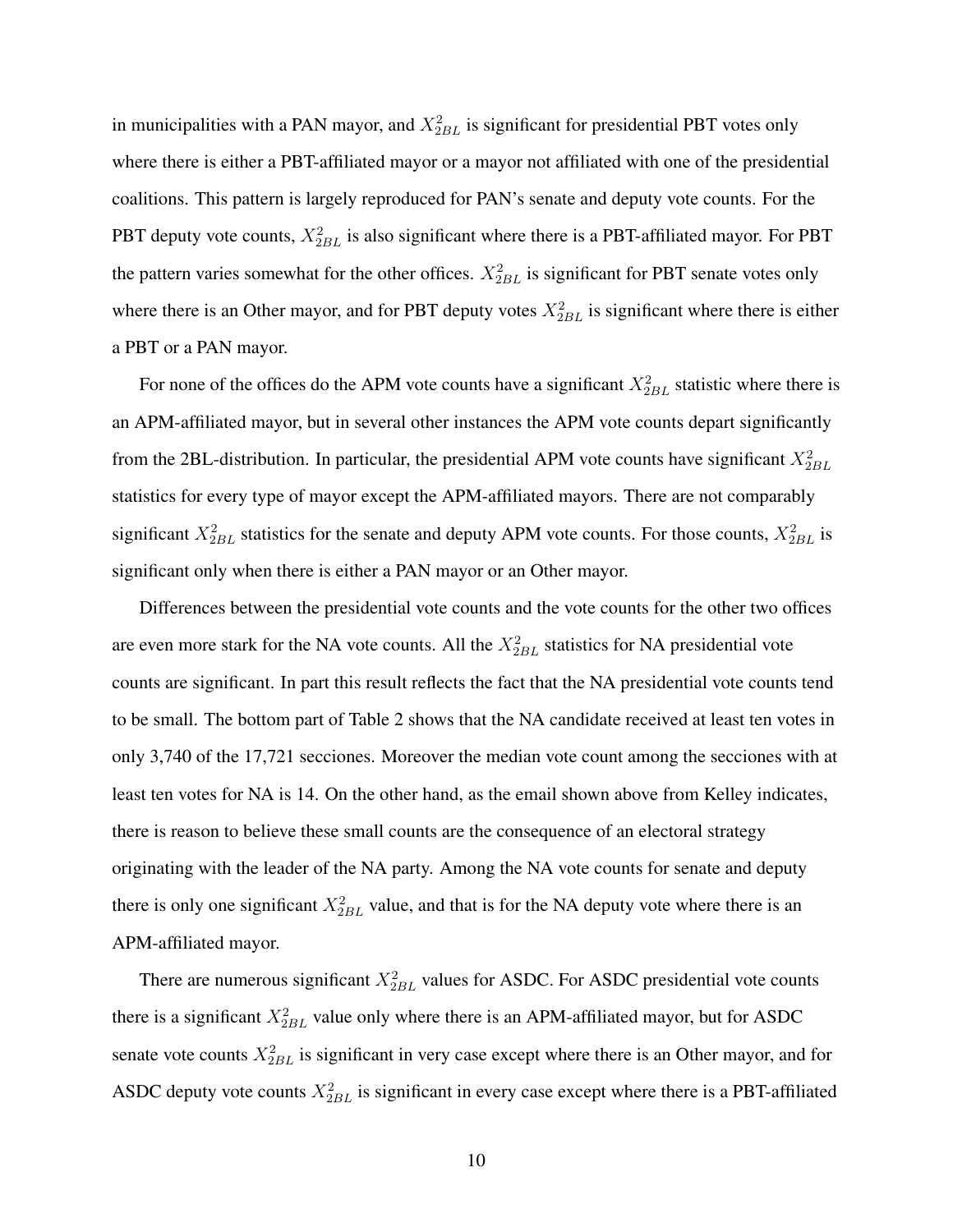mayor or an Other mayor.

Tests using the  $X_{2BL}^2$  statistics with the senate and deputy vote counts from only the *Representación Proporcional* casillas produce very different results, with few significant  $X_{2BL}^2$ values. Table 3 reports these results. Controlling the FDR across all 150 statistics reported in Tables 2 and 3, the smallest  $X_{2BL}^2$  value for which the 2BL hypothesis is rejected for a test level of  $\alpha = .05$  is now the value  $X_{2BL}^2 = 21.8$  that occurs for the proportional representation deputy PAN vote with PBT-affiliated mayors. Only two other  $X_{2BL}^2$  values in Table 3 are significant, and both occur where there are APM-affiliated mayors: the value for senate PBT vote counts and the value for deputy ASDC vote counts.

#### \*\*\* Table 3 and about here \*\*\*

Tests using the means of the vote counts' second digits provide more information about how the digits' distributions differ from the 2BL-distribution. Table 4 reports 95% bootstrap confidence intervals for the difference between the presidential and plurality seccion vote counts' second digit means and  $\sum_{j=0}^{9} jq_j = 4.187$ , the mean value expected according to 2BL. The number of these intervals that indicate significant differences from the expected mean value is much greater than the number of significant  $X_{2BL}^2$  values for the same vote counts. This is so even if we read Table 2 naively and do not impose FDR control, so that values of  $X_{2BL}^2$  greater than 16.7 (the critical value for a simple test at level  $\alpha = .05$  using  $\chi_9^2$ ) are considered significant. Such a comparison is fair because the intervals in Table 4 are not adjusted to control the FDR. A significant difference is not necessarily a large one, however. As it is not yet clear how big a difference should be in order to be considered substantively large, I focus on differences that have an absolute magnitude of at least 0.05. These differences largely coincide with the  $X_{2BL}^2$  values that are significant with FDR control. Exceptions include the presidential ASDC vote counts with APM-PBT-affiliated mayors and the senate PBT vote counts with PAN-PBT-affiliated mayors (large mean difference but not a significant  $X_{2BL}^2$  value), and the senate and deputy APM vote counts with PAN mayors (a significant  $X_{2BL}^2$  value but not a large mean difference).

\*\*\* Table 4 and about here \*\*\*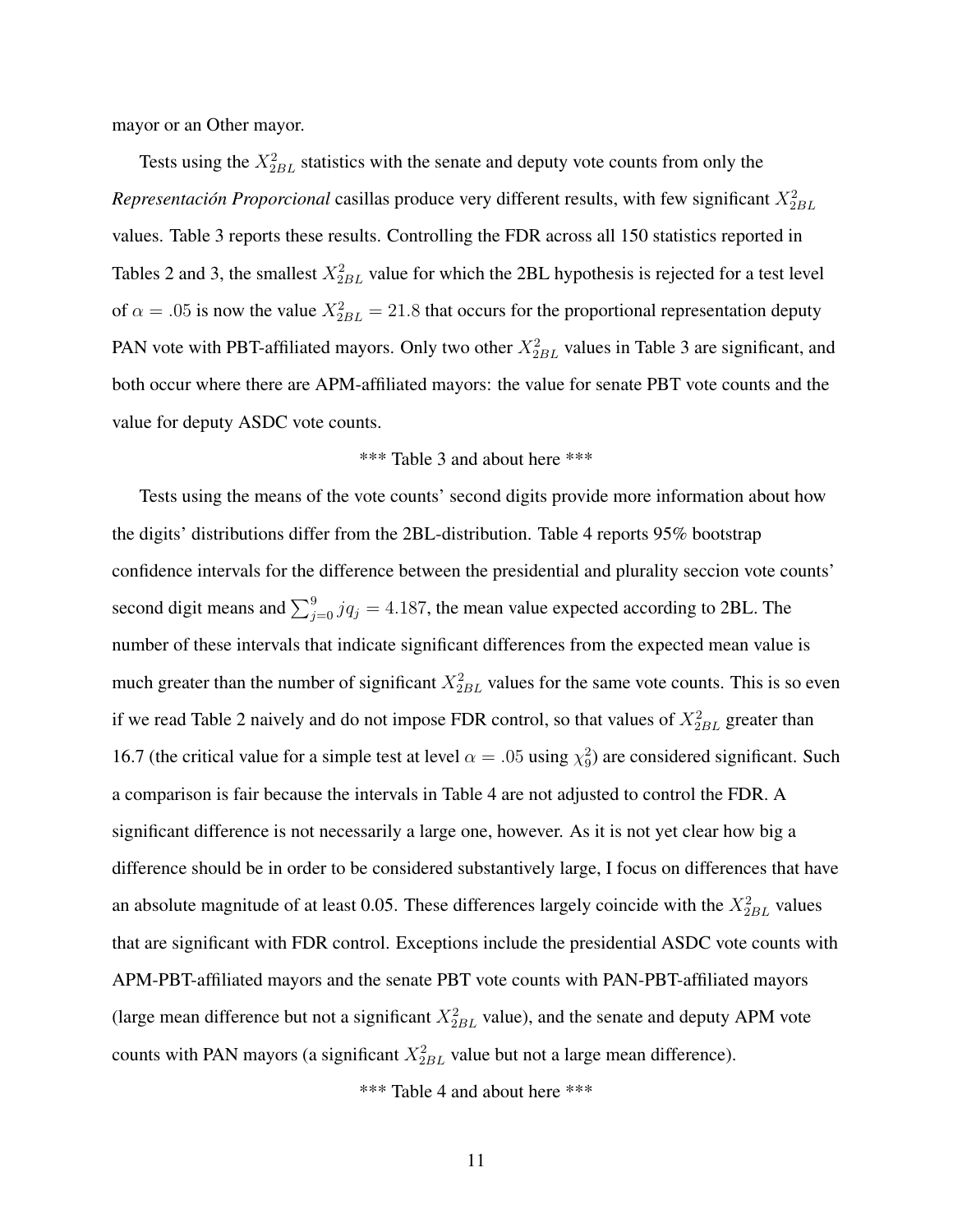The mean differences point to reliable patterns of vote count increases and decreases. When PAN and PBT-affiliated mayors are significantly associated with large departures from 2BL, the mean differences are positive. The suggestion is that vote counts are higher in those cases than they would be otherwise. But the large mean differences for the APM and NA vote counts are all negative, suggesting that the vote counts are lower in those cases than they might otherwise be. The large mean differences for the ASDC vote counts are also all negative. It is only a slight stretch to summarize the patterns by saying that in places where there are significant departures from 2BL, PAN and PBT seem to be gaining votes while APM, NA and ASDC are losing votes. It is plausible to say votes seem to be going from APM, NA and ASDC to either PAN or PBT.

### Vote Count Digits and the Recount

To assess the relationship between the 2BL tests and the partial recount of the presidential votes, we need to shift the analysis from seccion vote counts to vote counts at the level of casillas. The recount examined only selected casillas, and the casillas that were not selected in a seccion were not recounted. Having to shift to casilla-level vote counts is undesirable in light of the REDWL phenomenon, but in this case we have little choice.

As it happens, in the current case the shift to a casilla-level analysis appears to be innocuous. Among the recounted casillas there is no relationship between the results of the recount and the second digits in the vote counts. I use two different specifications of the ten-category multinomial logit model method to estimate the relationship. In one specification there are five regressor variables defined as the difference between the recounted vote totals for the party coalitions and the original vote totals. The other specification uses a single indicator variable that has the value 1 if the recount changed the vote count for any party. Both models also include as regressors five dummy variables to distinguish the six sets of municipality mayor party affiliations. The statistic  $W_k$  is not significant for the recount-related regressors in either specification. Whatever the 2BL tests are picking up is not to be the kind of thing the recount is catching, and vice versa.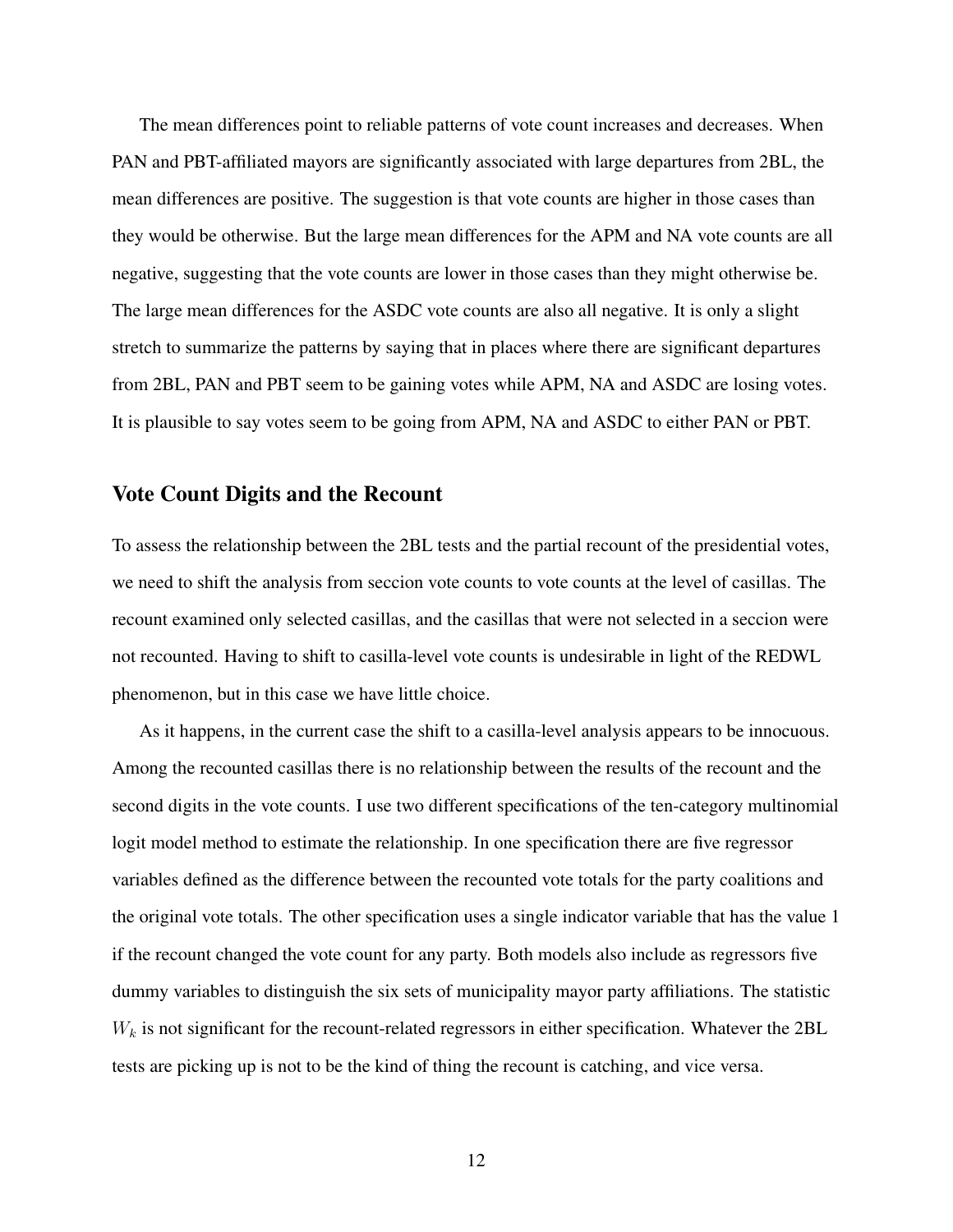## Fraud, Intimidation or Strategic Voting?

The patterns identified by the 2BL tests in part match classical ideas about how local political machines operate. In municipalities where PAN and PBT-affiliated mayors were present, federal candidates affiliated with PAN and PBT, respectively, seem to have tended to gain more votes. If the 2BL digit pattern is a marker for natural voting patterns, then these gains are unnatural. Vote counts for PAN and PBT candidates in the respective municipalities depart significantly from the 2BL-distribution, more so for PAN than for PBT.

But the patterns may not always fit with machine expectations. Municipalities with APM-affiliated mayors do not exhibit a similar pattern of seemingly higher votes for APM candidates.

Before counting the lack of significant 2BL test statistics for APM candidates in APM-affiliated municipalities as indicating a striking exception to local machine rule, it is important to consider the background. In most of the non-APM municipalities, the presidential vote counts for APM seem to have been significantly reduced. With the possibly important exception of the APM plurality vote counts for deputy, the APM vote counts for senate and deputy were not similarly reduced. It is unclear why a local machine that could significantly manipulate presidential vote counts would not also manipulate the counts for the federal legislative offices. So it seems unlikely that the reduction in APM's presidential vote counts is a symptom of widespread local machine action at APM's expense. Instead there seems to have been a general movement of votes, originating elsewhere. Against such a background, perhaps we should be impressed by APM-affiliated mayors' apparent ability to hold the line against APM defections in their municipalities.

The message I quoted from Miguel Kelley may suggest that the apparent movement away from APM should be credited to NA leadership and NA muscle. The 2BL test results support the claim that presidential votes that would have been cast for NA were shifted away from NA. NA deputy candidates received just under 1.9 million votes, while the NA presidential candidate received just over 400,000 votes. That leaves 2.5 millions votes to account for to get to the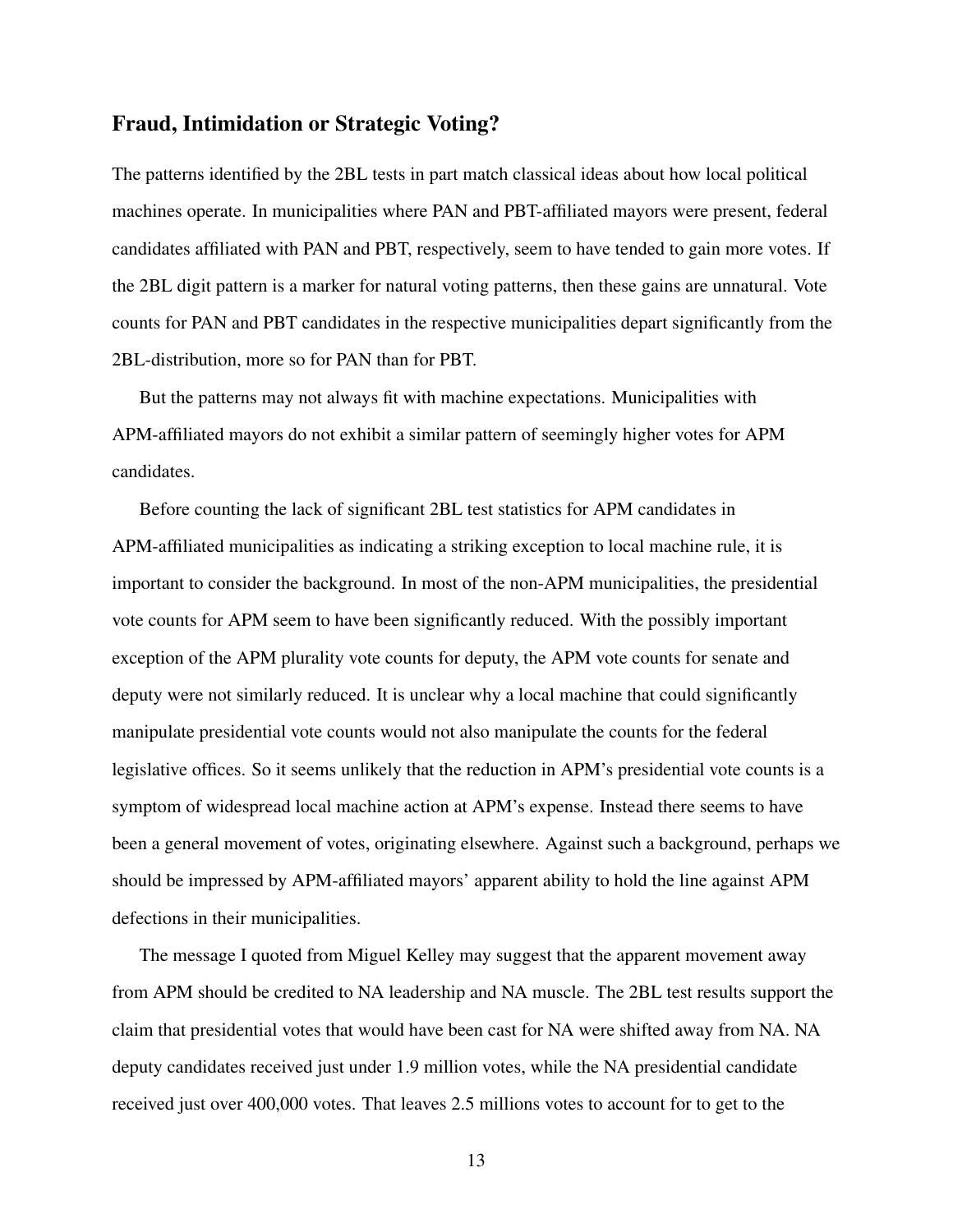"nearly 4M votes" Kelley claimed the NA was responsible for shifting. Could those votes have come from APM?

It is well beyond the scope of a few tests on the vote counts' second digits to decide that question, but it is worthwhile to notice how close the presidential election was and to mention strategic voting. Many voters whose first choice for president was the APM candidate may have noted that candidate's unlikely prospects, observed the closeness of the race between PAN and PBT and decided to abandon the APM candidate in favor of their second choice. How such calculations may have interacted with the party affiliations of the municipality mayors is a topic worth thinking about and investigating.

In any case, such a conundrum—massive intimidation or widespread strategic voting?—is brought to the forefront by the 2BL tests but completely invisible to the manual recount. While the 2BL tests cannot answer the question, the manual recount does not even ask it. This example very strongly illustrates how 2BL tests can supplement manual recounts. The 2BL tests detect election phenomena that have nothing to do with tabulation errors. The second digits of the vote counts are in the present case completely unrelated to the changes the manual recount produced in the vote count tabulations. While the manual recount arguably did not turn up any suspicious patterns, the 2BL tests identify substantial distortions. The case for including 2BL tests in the toolkit for election forensics grows stronger.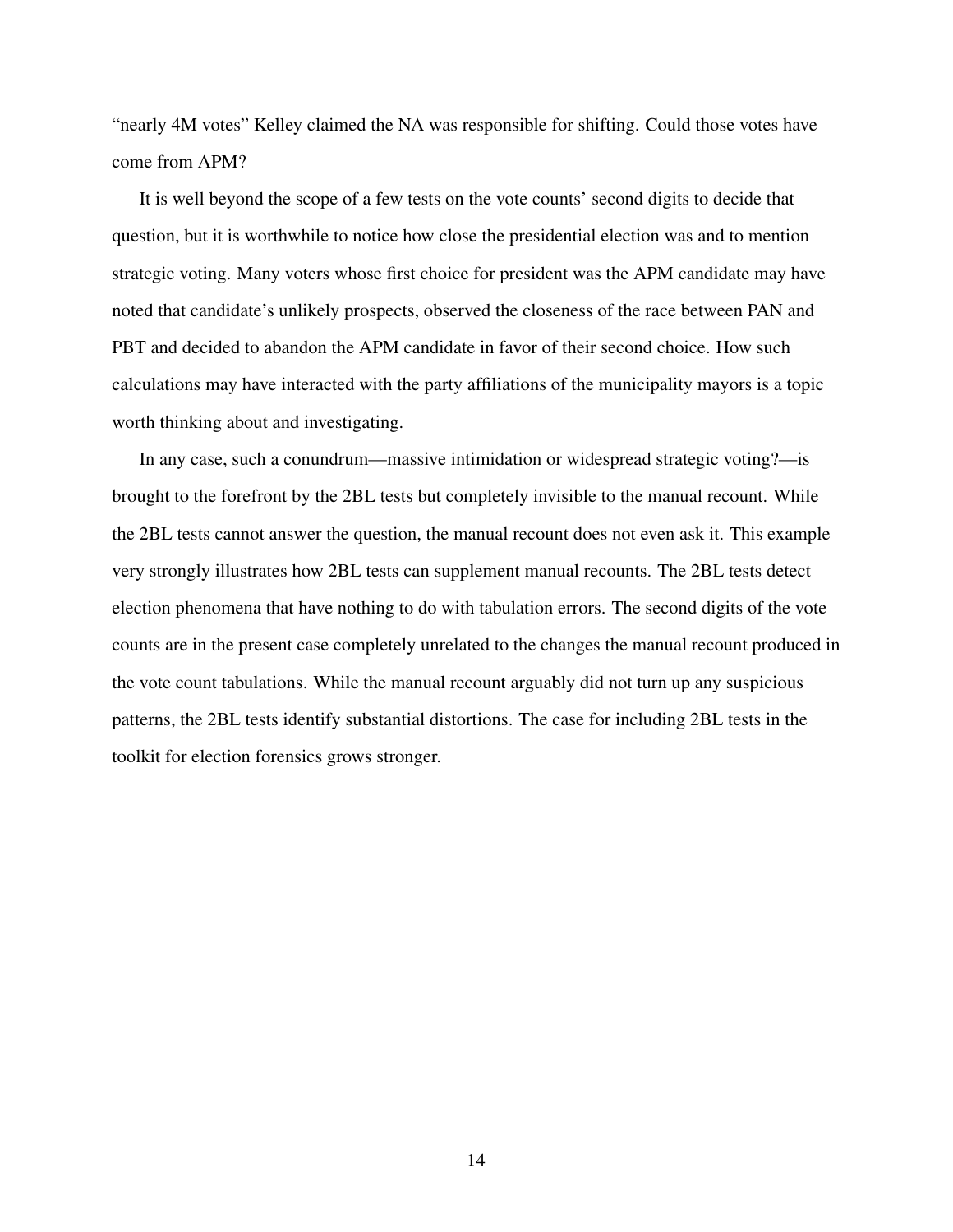## References

- Benjamini, Yoav and Yosef Hochberg. 1995. "Controlling the False Discovery Rate: A Practical and Powerful Approach to Multiple Testing." *Journal of the Royal Statistical Society, Series B* 57 (1): 289–300.
- Bjornlund, Eric C. 2004. *Beyond Free and Fair: Monitoring Elections and Building Democracy*. Washington, DC: Woodrow Wilson Center Press.
- Brady, Henry E. and Iris Hui. 2006. "Accuracy and Security in Voting Systems." Unpublished MS.
- Davison, A. C. and D. V. Hinkley. 1997. *Bootstrap Methods and their Application*. New York: Cambridge University Press.
- Eisenstadt, Todd A. 2007. "Usos Y Costumbres and Postelectoral Conflicts in Oaxaca, Mexico, 1995-2004." *Latin American Research Review* 42 (1): 52–77.

electionline.org. 2007. "Case Study: Auditing the Vote." Electionline.org Briefing number 17.

- European Union. 2006. "Final Report: Mexico Presidential and Parliamentary Elections, 2 July 2006." European Union Election Observation Mission, Mexico 2006, 23 November 2006, Mexico City/Brussels.
- Grendar, Marian, George Judge, and Laura Schechter. 2007. "An Empirical Non-Parametric Likelihood Family of Data-Based Benford-Like Distributions." *Physica A* forthcoming.
- Gumbel, Andrew. 2005. *Steal This Vote*. New York: Nation Books.
- Harris, Joseph P. 1934. *Election Administration in the United States*. Washington, DC: Brookings Institution.
- Instituto Federal Electoral. 2006. "Reporte de Representantes de Casilla." URL http://www.ife.org.mx/docs/Internet/IFE Home/CENTRAL/Contenidos Centrales/estaticos/ Informes/representantes PPfinal.pdf (accessed April 5, 2007).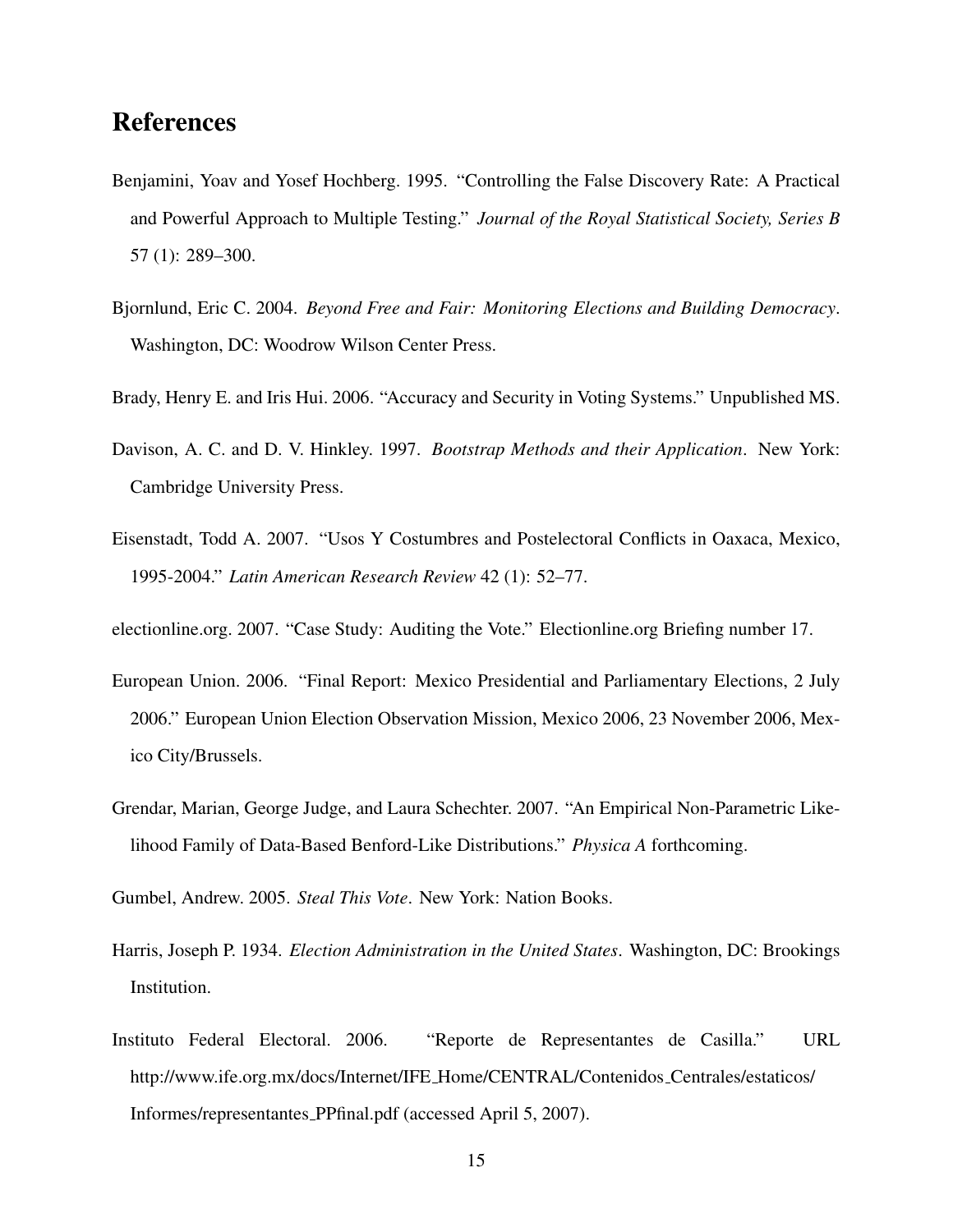- Instituto Nacional para el Federalismo y el Desarrollo Municipal. 2006. *Sistema Nacional de Información Municipal, versión 7.* Instituto Nacional para el Federalismo y el Desarrollo Municipal Mexico City. CD-ROM.
- Janvresse, Elise and Thierry de la Rue. 2004. "From Uniform Distributions to Benford's Law." ´ *Journal of Applied Probability* 41: 1203–1210.
- Kelley, Miguel. 2006. "Email: Subject: Re: benford contra representantes." Message sent September 6, 2006.
- Lehoucq, Fabrice. 2003. "Electoral Fraud: Causes, Types, and Consequences." *Annual Review of Political Science* 6 (June): 233–256.
- Mebane, Walter R., Jr. 2006a. "Detecting Attempted Election Theft: Vote Counts, Voting Machines and Benford's Law." Paper prepared for the 2006 Annual Meeting of the Midwest Political Science Association, Chicago, IL, April 20–23.
- Mebane, Walter R., Jr. 2006b. "Election Forensics: Vote Counts and Benford's Law." Paper prepared for the 2006 Summer Meeting of the Political Methodology Society, UC-Davis, July 20–22.
- Mebane, Walter R., Jr. 2006c. "Election Forensics: The Second-digit Benford's Law Test and Recent American Presidential Elections." Paper prepared for the Election Fraud Conference, Salt Lake City, Utah, September 29–30, 2006.
- Mebane, Walter R., Jr. 2007. "Evaluating Voting Systems To Improve and Verify Accuracy." Paper presented at the 2007 Annual Meeting of the American Association for the Advancement of Science, San Francisco, CA, February 16, 2007, and at the Bay Area Methods Meeting, Berkeley, March 2, 2007.
- Mebane, Walter R., Jr. and David L. Dill. 2007. "Factors Associated with the Excessive CD-13 Undervote in the 2006 General Election in Sarasota County, Florida." Unpublished MS.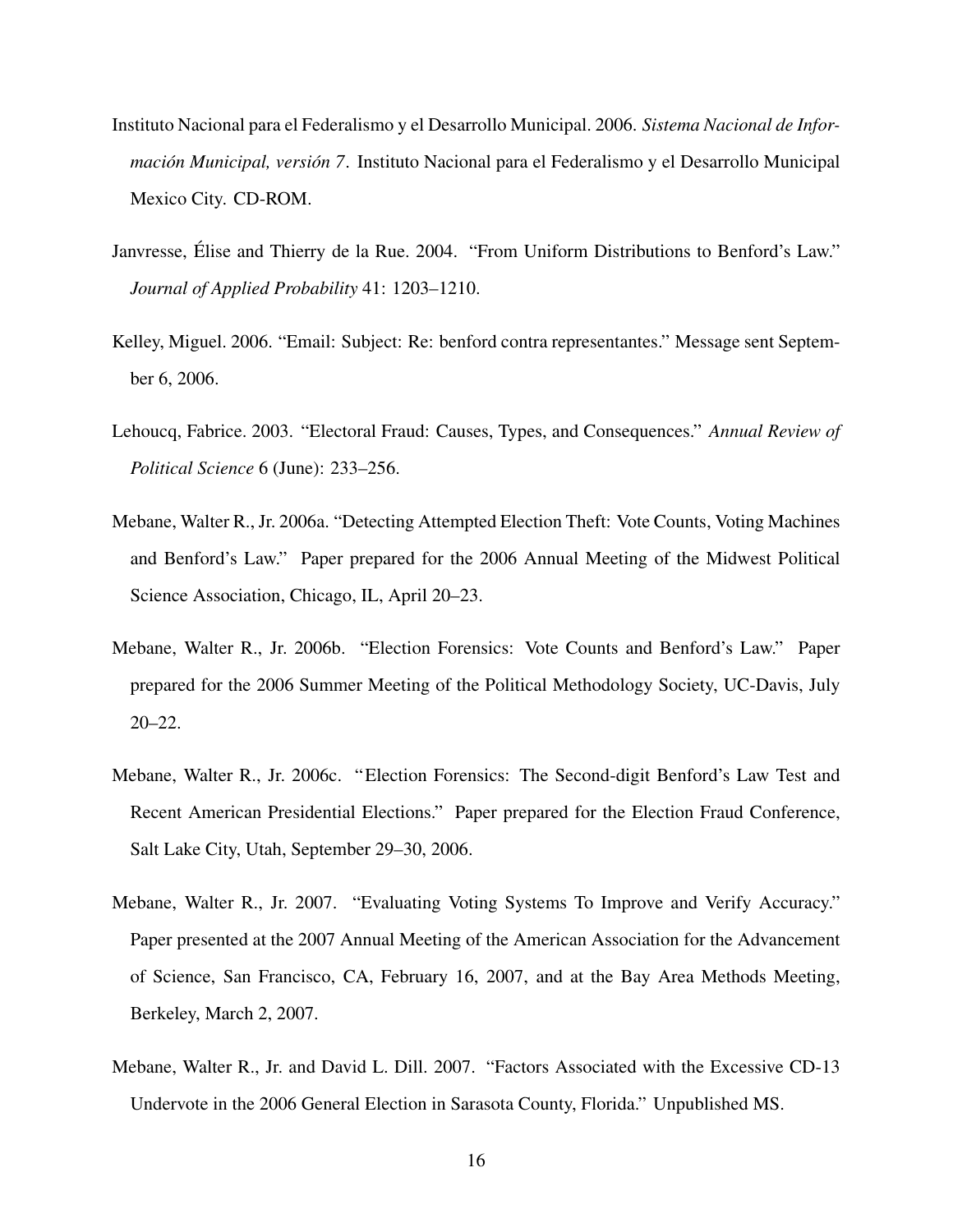- Mebane, Walter R., Jr. and Jasjeet S. Sekhon. 2004. "Robust Estimation and Outlier Detection for Overdispersed Multinomial Models of Count Data." *American Journal of Political Science* 48 (Apr.): 392–411.
- Myagkov, Misha, Peter C. Ordeshook, and Dimitry Shaikin. forthcoming. "Estimating the Trail of Votes in Russia's Elections and the Likelihood of Fraud." In R. Michael Alvarez, Thad E. Hall, and Susan D. Hyde, editors, *The Art and Science of Studying Election Fraud: Detection, Prevention, and Consequences*, .Washington, DC: Brookings Institution.
- Rivest, Ronald L. 2007. "On Auditing Elections When Precincts Have Different Sizes." Unpublished MS.
- Rodriguez, Ricardo J. 2004. "First Significant Digit Patterns From Mixtures of Uniform Distributions." *American Statistician* 58 (Feb.): 64–71.
- Wand, Jonathan, Kenneth Shotts, Jasjeet S. Sekhon, Walter R. Mebane, Jr., Michael Herron, and Henry E. Brady. 2001. "The Butterfly Did It: The Aberrant Vote for Buchanan in Palm Beach County, Florida." *American Political Science Review* 95 (Dec.): 793–810.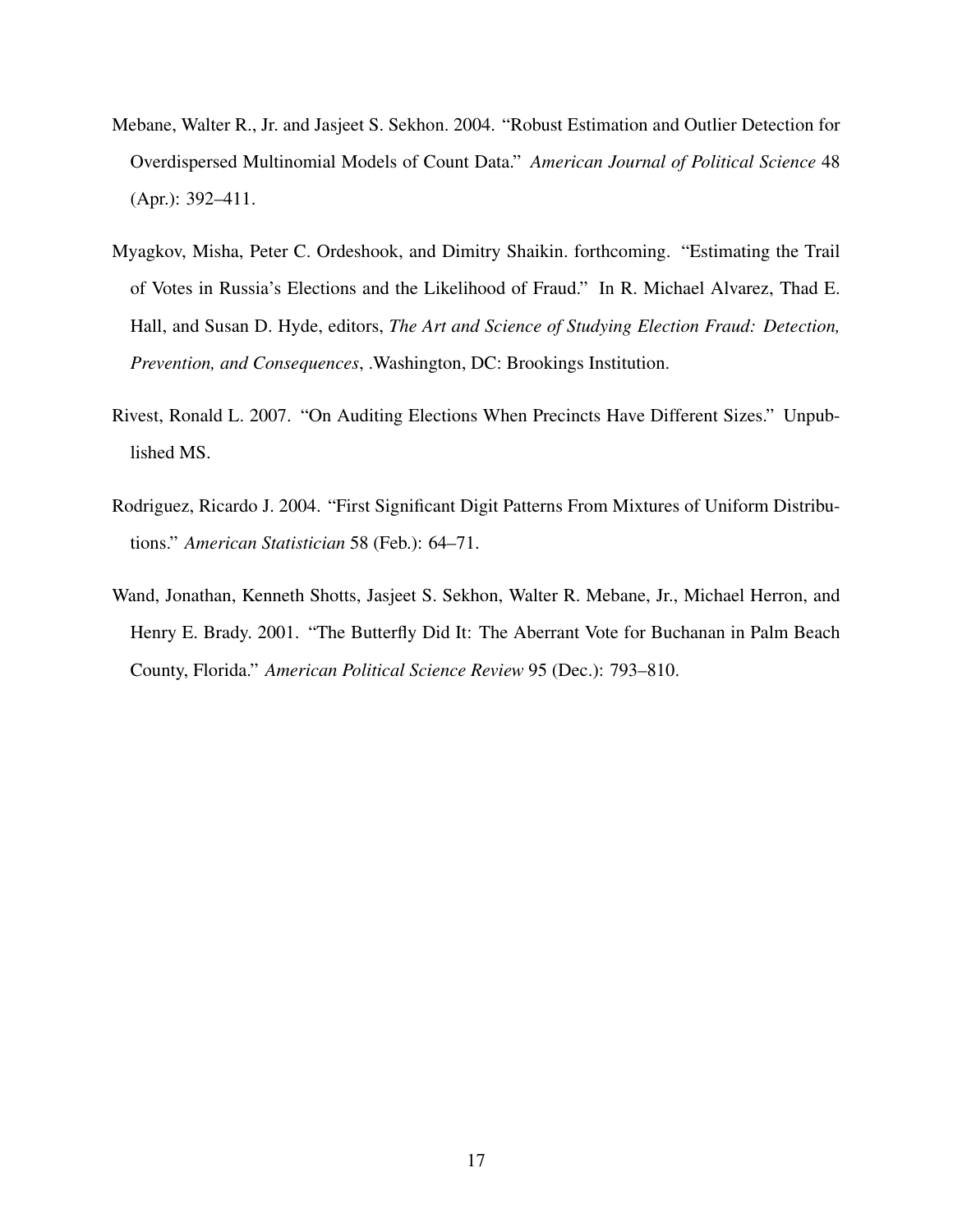Table 1: Municipality Party Affiliations as of the Mexican 2006 Federal Election

Municipality Party Coalition Membership

|                                       |                      |  |       | PAN APM PBT PAN-PBT APM-PBT Other |              |
|---------------------------------------|----------------------|--|-------|-----------------------------------|--------------|
| municipalities 534 782 396 50 56 1014 |                      |  |       |                                   |              |
| secciones                             | 17,721 19,192 10,534 |  | 1,666 |                                   | 2,556 13,020 |

Notes: Each municipality's party affiliation is determined by matching the members of the mayor's coalition to the parties and coalitions presenting candidates in the 2006 federal election. The number of municipalities is the number appearing in the IFE data. The number of secciones is the number used for voting in the presidential election.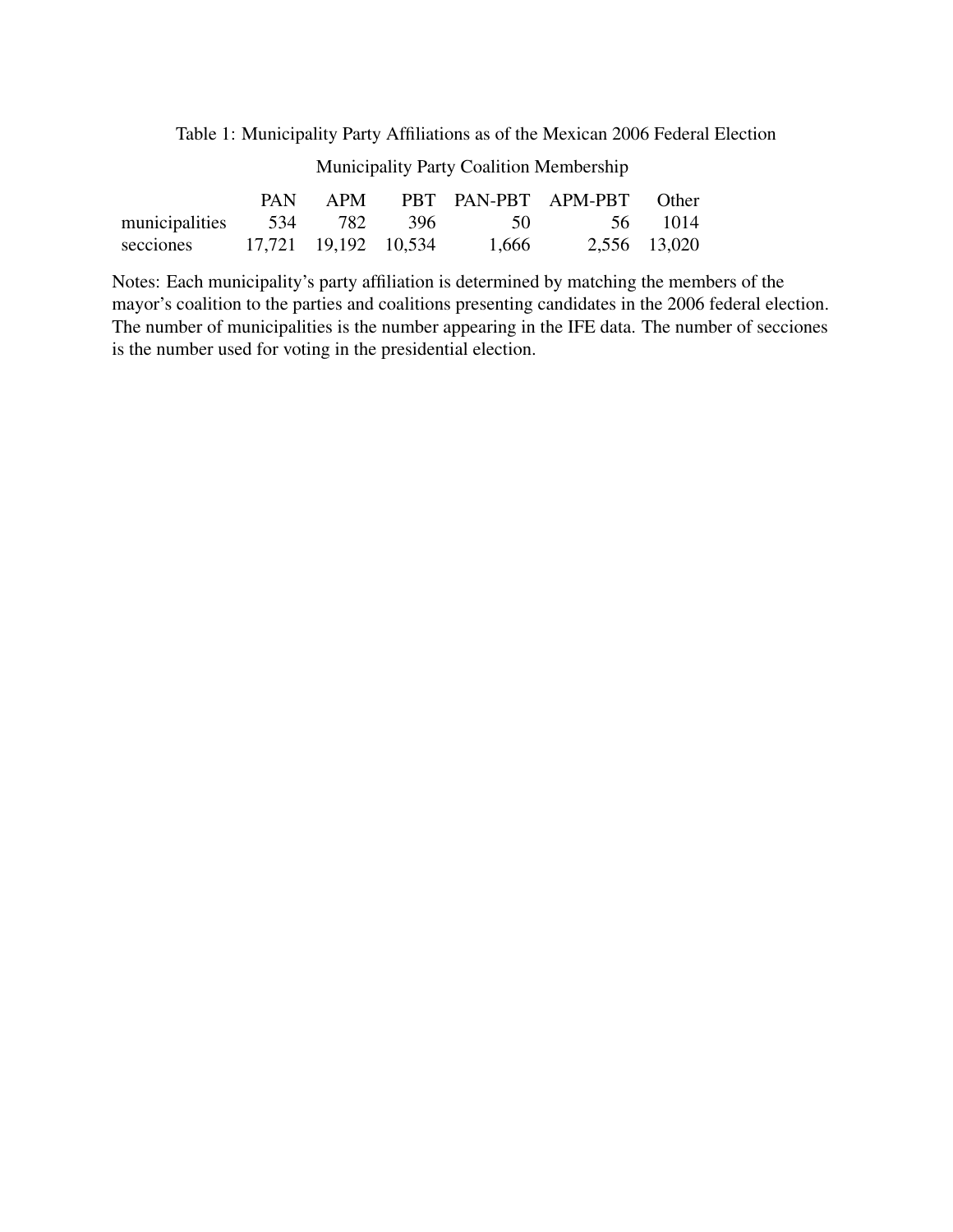|             | Party       | Municipality Party Coalition Membership |            |            |                                         |         |        |  |
|-------------|-------------|-----------------------------------------|------------|------------|-----------------------------------------|---------|--------|--|
| $X_{2BL}^2$ | Voted       | PAN                                     | <b>APM</b> | <b>PBT</b> | PAN-PBT                                 | APM-PBT | Other  |  |
| President   | PAN         | 60.3                                    | 7.2        | 10.2       | 8.3                                     | 10.2    | 17.4   |  |
|             | <b>APM</b>  | 44.9                                    | 10.5       | 59.8       | 22.5                                    | 24.8    | 18.9   |  |
|             | <b>PBT</b>  | 10.4                                    | 3.4        | 50.5       | 10.4                                    | 12.4    | 34.7   |  |
|             | <b>NA</b>   | 387.9                                   | 339.8      | 269.2      | 76.7                                    | 84.7    | 167.7  |  |
|             | <b>ASDC</b> | 4.6                                     | 42.9       | 14.6       | 33.3                                    | 14.7    | 16.1   |  |
| Senator     | PAN         | 43.7                                    | 7.1        | 14.9       | 7.8                                     | 15.6    | 13.6   |  |
|             | <b>APM</b>  | 23.9                                    | 9.8        | 15.8       | 15.5                                    | 8.7     | 86.1   |  |
|             | <b>PBT</b>  | 12.8                                    | 10.9       | 14.6       | 14.6                                    | 19.0    | 44.0   |  |
|             | <b>NA</b>   | 10.6                                    | 16.6       | 18.0       | 14.8                                    | 10.6    | 18.3   |  |
|             | <b>ASDC</b> | 131.1                                   | 182.0      | 24.5       | 111.2                                   | 63.4    | 5.2    |  |
| Deputy      | PAN         | 56.4                                    | 14.9       | 24.1       | 4.4                                     | 10.8    | 17.0   |  |
|             | <b>APM</b>  | 30.6                                    | 9.3        | 10.7       | 9.8                                     | 18.5    | 89.6   |  |
|             | <b>PBT</b>  | 25.4                                    | 11.0       | 29.0       | 18.4                                    | 11.9    | 12.5   |  |
|             | <b>NA</b>   | 10.2                                    | 30.0       | 11.4       | 11.7                                    | 7.9     | 9.1    |  |
|             | <b>ASDC</b> | 133.9                                   | 167.7      | 16.1       | 59.6                                    | 92.7    | 6.4    |  |
|             | Party       |                                         |            |            | Municipality Party Coalition Membership |         |        |  |
| N           | Voted       | PAN                                     | <b>APM</b> | <b>PBT</b> | PAN-PBT                                 | APM-PBT | Other  |  |
|             |             |                                         |            |            |                                         |         |        |  |
| President   | PAN         | 17,667                                  | 18,341     | 9,584      | 1,627                                   | 2,459   | 12,812 |  |
|             | <b>APM</b>  | 17,620                                  | 19,084     | 10,304     | 1,663                                   | 2,539   | 12,705 |  |
|             | <b>PBT</b>  | 17,243                                  | 18,570     | 10,436     | 1,595                                   | 2,412   | 12,887 |  |
|             | NA          | 3,740                                   | 3,258      | 2,183      | 312                                     | 582     | 2,228  |  |
|             | <b>ASDC</b> | 10,957                                  | 8,173      | 5,162      | 680                                     | 1,287   | 9,105  |  |
| Senator     | PAN         | 17,664                                  | 18,294     | 9,537      | 1,624                                   | 2,451   | 12,547 |  |
|             | <b>APM</b>  | 17,642                                  | 19,121     | 10,341     | 1,665                                   | 2,542   | 12,681 |  |
|             | <b>PBT</b>  | 17,025                                  | 18,229     | 10,425     | 1,566                                   | 2,374   | 12,569 |  |
|             | <b>NA</b>   | 11,941                                  | 10,293     | 6,508      | 1,111                                   | 1,846   | 9,751  |  |
|             | <b>ASDC</b> | 7,663                                   | 5,573      | 4,476      | 250                                     | 771     | 7,697  |  |
| Deputy      | PAN         | 17,662                                  | 18,310     | 9,554      | 1,623                                   | 2,449   | 12,542 |  |
|             | <b>APM</b>  | 17,632                                  | 19,107     | 10,331     | 1,664                                   | 2,541   | 12,682 |  |
|             |             |                                         |            |            |                                         |         |        |  |
|             | <b>PBT</b>  | 17,012                                  | 18,297     | 10,419     | 1,565                                   | 2,364   | 12,575 |  |
|             | <b>NA</b>   | 12,429                                  | 11,459     | 6,626      | 1,056                                   | 1,794   | 9,869  |  |

Table 2: Mexican 2006 Federal Election: 2BL Test Statistics by Municipality Party

Notes: Top of table:  $X_{2BL}^2$  statistics. Bottom of table: N of vote counts  $\geq 10$ . Tests are based on seccion vote counts greater than 9 for the referent party. Each *casilla extraordinaria* used for presidential voting is treated as a separate seccion. The statistics for Senator and Deputy use only *Mayor´ıa Relativa* vote counts.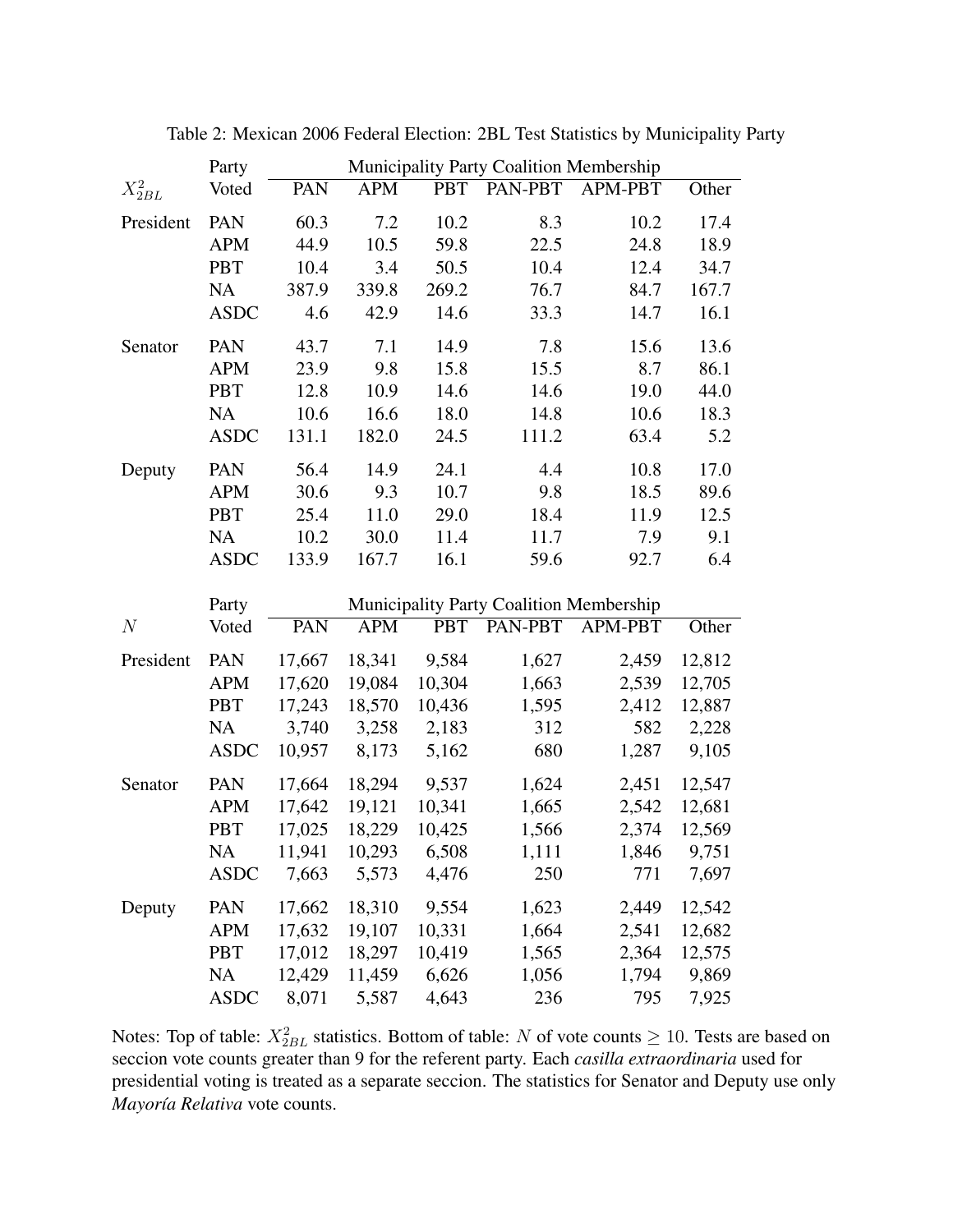|                | Party          | Municipality Party Coalition Membership |                  |            |         |                |       |  |
|----------------|----------------|-----------------------------------------|------------------|------------|---------|----------------|-------|--|
| $X^2_{2BL}$    | Voted          | PAN                                     | $\overline{APM}$ | <b>PBT</b> | PAN-PBT | APM-PBT        | Other |  |
| Senator        | PAN            | 9.0                                     | 8.1              | 9.3        | 11.2    | 5.5            | 4.8   |  |
|                | <b>APM</b>     | 9.5                                     | 8.6              | 8.5        | 7.2     | 9.4            | 8.1   |  |
|                | <b>PBT</b>     | 8.5                                     | 26.9             | 19.6       | 11.8    | 5.2            | 14.8  |  |
|                | <b>NA</b>      | 9.5                                     | 16.9             | 7.2        | 8.3     | 6.0            | 1.7   |  |
|                | <b>ASDC</b>    | 15.1                                    | 14.9             | 6.2        | 4.3     | 14.2           | 5.8   |  |
| Deputy         | PAN            | 13.3                                    | 10.4             | 21.8       | 9.8     | 5.2            | 10.8  |  |
|                | <b>APM</b>     | 9.4                                     | 11.7             | 6.4        | 11.0    | 11.8           | 7.1   |  |
|                | <b>PBT</b>     | 5.3                                     | 11.0             | 6.2        | 5.0     | 4.2            | 9.1   |  |
|                | <b>NA</b>      | 15.8                                    | 19.5             | 7.5        | 15.5    | 8.8            | 11.9  |  |
|                | <b>ASDC</b>    | 18.6                                    | 39.8             | 10.8       | 14.7    | 7.5            | 20.7  |  |
|                |                | Municipality Party Coalition Membership |                  |            |         |                |       |  |
|                |                |                                         |                  |            |         |                |       |  |
| $\overline{N}$ | Party<br>Voted | PAN                                     | <b>APM</b>       | <b>PBT</b> | PAN-PBT | <b>APM-PBT</b> | Other |  |
| Senator        | PAN            | 233                                     | 245              | 127        | 20      | 35             | 125   |  |
|                | <b>APM</b>     | 231                                     | 243              | 127        | 20      | 33             | 125   |  |
|                | <b>PBT</b>     | 233                                     | 245              | 129        | 19      | 34             | 125   |  |
|                | <b>NA</b>      | 166                                     | 122              | 94         | 12      | 18             | 86    |  |
|                | <b>ASDC</b>    | 128                                     | 99               | 57         | 5       | 13             | 72    |  |
| Deputy         | PAN            | 233                                     | 240              | 126        | 20      | 33             | 124   |  |
|                | <b>APM</b>     | 231                                     | 241              | 126        | 20      | 33             | 125   |  |
|                | <b>PBT</b>     | 230                                     | 241              | 128        | 20      | 33             | 124   |  |
|                | <b>NA</b>      | 146                                     | 165              | 94         | 13      | 28             | 79    |  |

Table 3: Mexican 2006 Federal Election: 2BL Test Statistics by Municipality Party, Proportional Representation Votes

Notes: Top of table:  $X_{2BL}^2$  statistics. Bottom of table: N of vote counts  $\geq 10$ . Tests are based on seccion vote counts greater than 9 for the referent party. The statistics use only vote counts from  $$